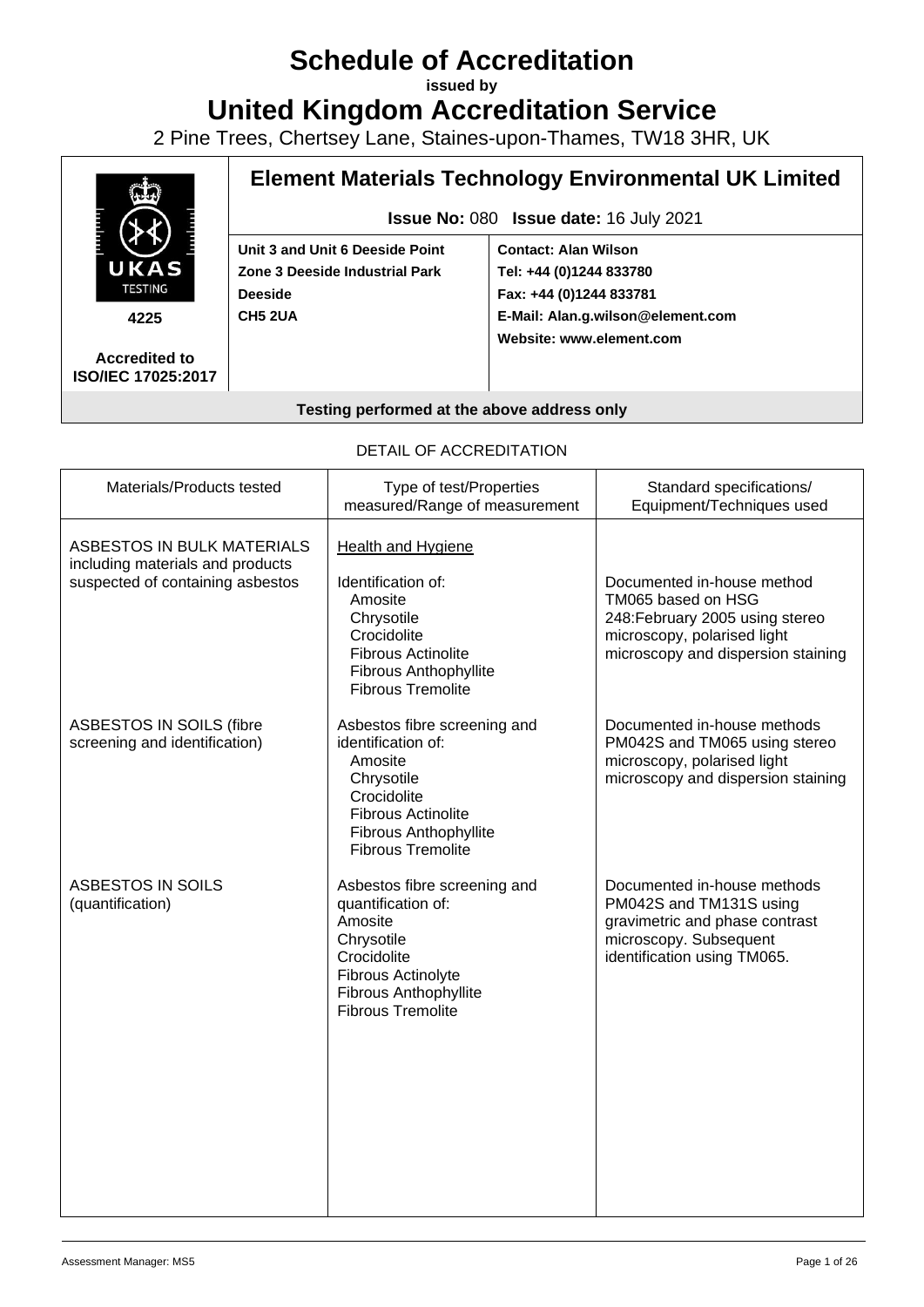

2 Pine Trees, Chertsey Lane, Staines-upon-Thames, TW18 3HR, UK

# **Element Materials Technology Environmental UK Limited**

**Issue No:** 080 **Issue date:** 16 July 2021

**Accredited to ISO/IEC 17025:2017**

| PETROLEUM and PETROLEUM                                                                                                                                                                                                                                                                                                                                                                                                                                                                                                         | Materials/Products tested | Type of test/Properties       | Standard specifications/  |
|---------------------------------------------------------------------------------------------------------------------------------------------------------------------------------------------------------------------------------------------------------------------------------------------------------------------------------------------------------------------------------------------------------------------------------------------------------------------------------------------------------------------------------|---------------------------|-------------------------------|---------------------------|
| <b>Chemical Tests</b>                                                                                                                                                                                                                                                                                                                                                                                                                                                                                                           |                           | measured/Range of measurement | Equipment/Techniques used |
| C5-C35 fingerprint (qualitative) and<br>In-house method TM001P using<br>GC-FID<br>banding<br>$>$ C <sub>5</sub> -6<br>$>$ C6-8<br>$>$ C8-10<br>$>$ C10-12<br>$>$ C12-16<br>$>$ C16-21<br>$>$ C21-35<br>$>C35$<br>Aliphatic/aromatic fractionation and<br>subsequent banding:<br>Aliphatic bands:<br>$>$ C6-C8<br>$>C8-C10$<br>>C10-C12<br>$>C12-C16$<br>>C16-C21<br>>C21-C35<br>$>$ C35+<br>Aromatic bands (equivalent carbon<br>$EC$ ):<br>$>$ C6-C8<br>$>C8-C10$<br>>C10-C12<br>$>C12-C16$<br>>C16-C21<br>>C21-C35<br>$>C35+$ | <b>PRODUCTS</b>           |                               |                           |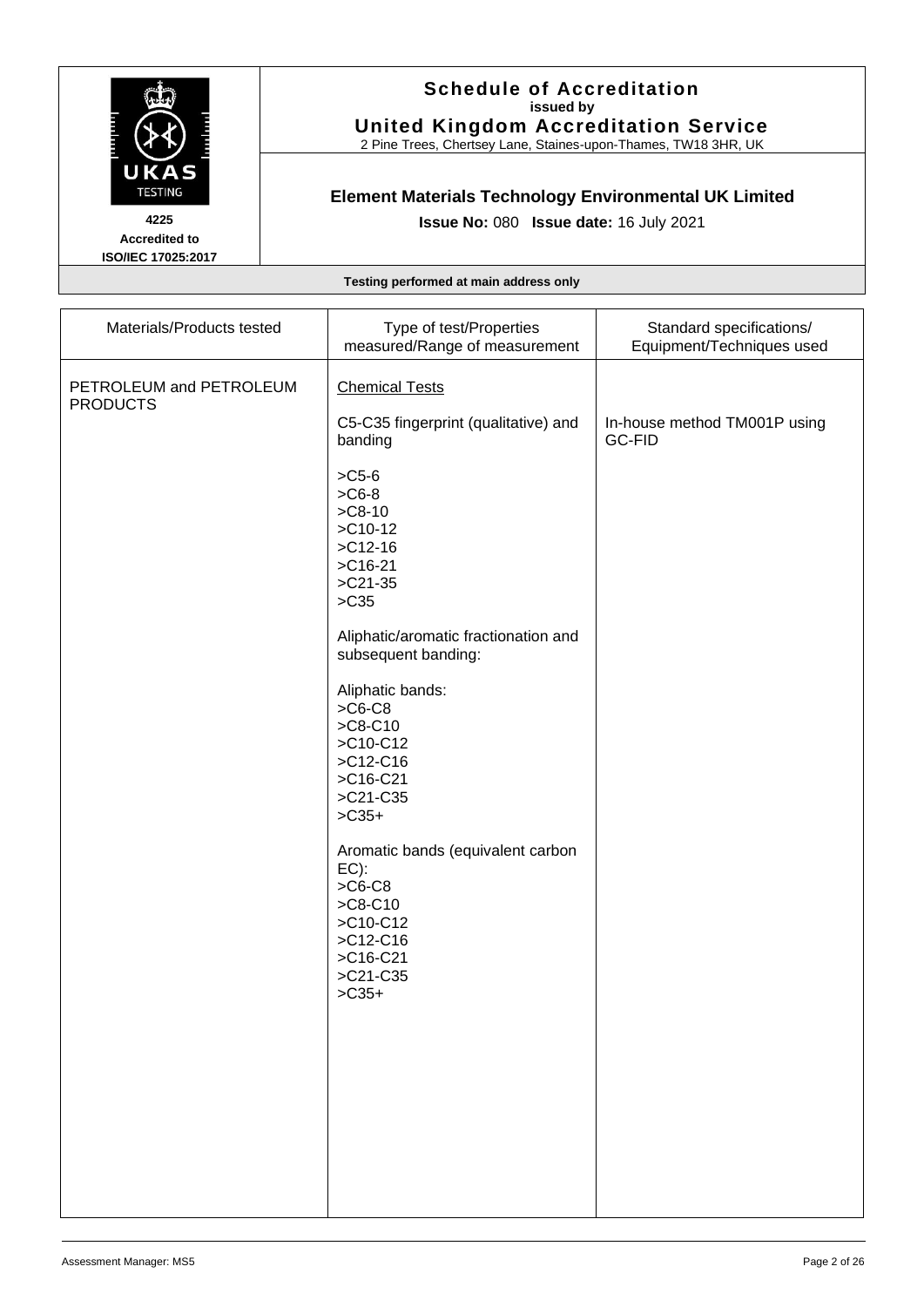

2 Pine Trees, Chertsey Lane, Staines-upon-Thames, TW18 3HR, UK

# **Element Materials Technology Environmental UK Limited**

**Issue No:** 080 **Issue date:** 16 July 2021

**Accredited to ISO/IEC 17025:2017**

| Materials/Products tested | Type of test/Properties<br>measured/Range of measurement                 | Standard specifications/<br>Equipment/Techniques used                                                                                                               |
|---------------------------|--------------------------------------------------------------------------|---------------------------------------------------------------------------------------------------------------------------------------------------------------------|
| <b>AIR</b>                |                                                                          |                                                                                                                                                                     |
| Ambient Air/Soil Vapour   | Volatile Organic Compounds:<br>1,1,1-Trichloroethane                     | In-house test method TM068G<br>using preparation method PM 034,<br>using Summa (Silco-can) canisters,<br>Tedlar Bags, Bottle Vac and GC-<br>MS based on USEPA TO15. |
|                           | 1,1,2,2-Tetrachloroethane<br>1,1,2-Trichloroethane<br>1,1-Dichloroethane |                                                                                                                                                                     |
|                           | 1,1-Dichloroethene<br>1,2,4-Trimethylbenzene                             |                                                                                                                                                                     |
|                           | 1,2-Dibromoethane<br>1,2-Dichlorobenzene                                 |                                                                                                                                                                     |
|                           | 1,2-Dichloroethane<br>1,2-Dichloropropane                                |                                                                                                                                                                     |
|                           | 1,3,5-Trimethylbenzene<br>1,3-Dichlorobenzene                            |                                                                                                                                                                     |
|                           | 1,4-Dichlorobenzene<br>Benzene<br><b>Bromomethane</b>                    |                                                                                                                                                                     |
|                           | Carbon Tetrachloride<br>Chlorobenzene                                    |                                                                                                                                                                     |
|                           | Chloroethane<br>Chloroform                                               |                                                                                                                                                                     |
|                           | cis-1,2-Dichloroethene<br>cis-1,3-Dichloropropene                        |                                                                                                                                                                     |
|                           | Ethylbenzene<br>m&p - Xylenes                                            |                                                                                                                                                                     |
|                           | Methylene Chloride<br>o-Xylene                                           |                                                                                                                                                                     |
|                           | Styrene<br>Tetrachloroethene<br>Toluene                                  |                                                                                                                                                                     |
|                           | trans-1,3-Dichloropropene<br>Trichloroethene                             |                                                                                                                                                                     |
|                           | Trichlorofluoromethane<br>Trichlorotrifluoroethane<br>Vinyl Choride      |                                                                                                                                                                     |
|                           |                                                                          |                                                                                                                                                                     |
|                           |                                                                          |                                                                                                                                                                     |
|                           |                                                                          |                                                                                                                                                                     |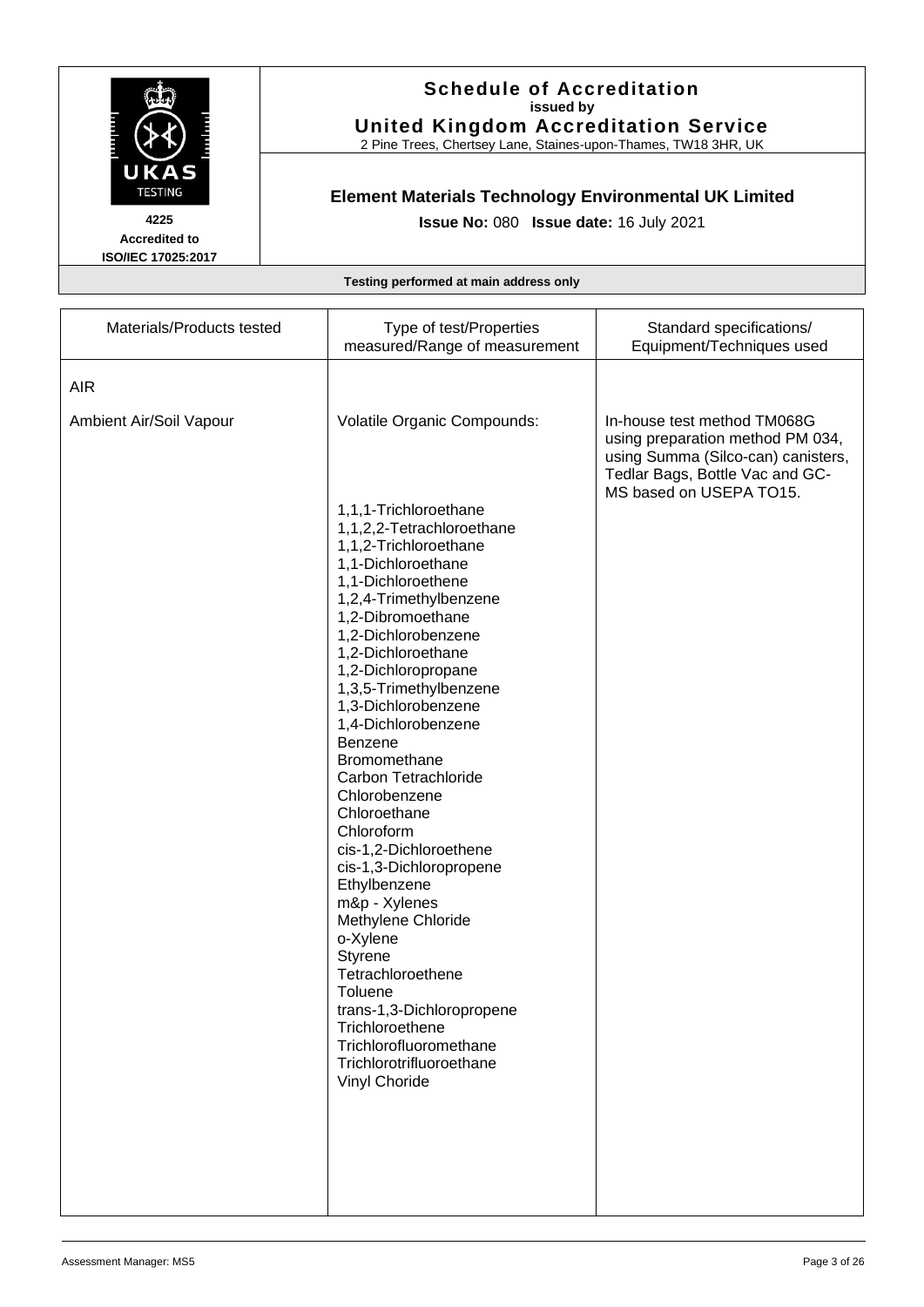

2 Pine Trees, Chertsey Lane, Staines-upon-Thames, TW18 3HR, UK

# **Element Materials Technology Environmental UK Limited**

**Issue No:** 080 **Issue date:** 16 July 2021

**Accredited to ISO/IEC 17025:2017**

|  | Testing performed at main address only |  |  |  |
|--|----------------------------------------|--|--|--|
|--|----------------------------------------|--|--|--|

| Materials/Products tested | Type of test/Properties<br>measured/Range of measurement                                                                                        | Standard specifications/<br>Equipment/Techniques used                   |
|---------------------------|-------------------------------------------------------------------------------------------------------------------------------------------------|-------------------------------------------------------------------------|
| <b>SOILS</b>              | <b>Chemical Tests</b>                                                                                                                           |                                                                         |
|                           | Elements:                                                                                                                                       | In-house method TM030S using PM<br>015S and PM 077S by<br>ICP-OES       |
|                           | Arsenic<br><b>Barium</b><br>Cadmium<br>Chromium<br>Cobalt<br>Copper<br>Lead<br>Manganese<br>Mercury<br>Molybdenum<br>Nickel<br>Selenium<br>Zinc |                                                                         |
|                           | Water soluble boron                                                                                                                             | In-house method TM074 using PM<br>032 and PM 077S by<br><b>ICP-OES</b>  |
|                           | <b>Water Soluble Anions:</b><br>Chloride<br><b>Total Oxidised Nitrogen (TON)</b><br>Sulphate                                                    | In-house method TM038 using PM<br>020S by discrete analyser             |
|                           | Cyanide - Total                                                                                                                                 | In-house method TM089W/S using<br>PM 045S by segmented flow<br>analysis |
|                           |                                                                                                                                                 |                                                                         |
|                           |                                                                                                                                                 |                                                                         |
|                           |                                                                                                                                                 |                                                                         |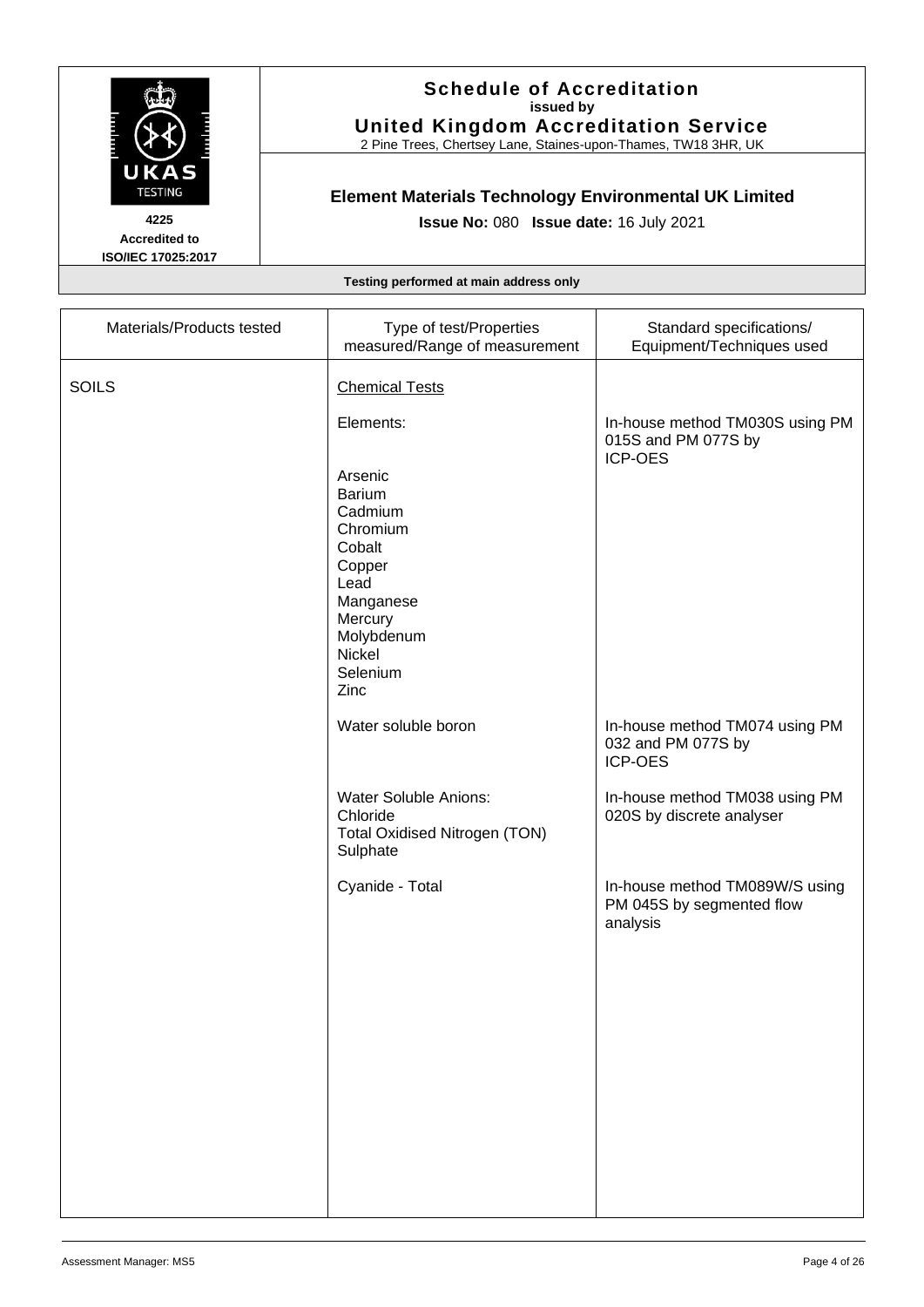

2 Pine Trees, Chertsey Lane, Staines-upon-Thames, TW18 3HR, UK

# **Element Materials Technology Environmental UK Limited**

**Issue No:** 080 **Issue date:** 16 July 2021

**Accredited to ISO/IEC 17025:2017**

| Materials/Products tested | Type of test/Properties<br>measured/Range of measurement                                                                                                                                                                                                                                                                                                                                                                                                                                                                                                                              | Standard specifications/<br>Equipment/Techniques used                                                                                                                                                                  |
|---------------------------|---------------------------------------------------------------------------------------------------------------------------------------------------------------------------------------------------------------------------------------------------------------------------------------------------------------------------------------------------------------------------------------------------------------------------------------------------------------------------------------------------------------------------------------------------------------------------------------|------------------------------------------------------------------------------------------------------------------------------------------------------------------------------------------------------------------------|
| SOILS (cont'd)            | Chemical Tests (cont'd)<br>Gasoline Range Organics (GRO)<br>and banding:<br>$>$ C4-C8<br>$>C8-C12$<br>$>C5-C6$<br>$>$ C6-C8<br>$>C8-C10$<br>>C10-C12<br>Total GRO C4-C12<br>Total GRO C5-C12<br><b>MTBE</b><br>benzene<br>toluene<br>ethylbenzene<br>o-xylene<br>m/p-xylene<br>Also aliphatic/aromatic fractionation<br>and subsequent banding:<br>Aliphatic:<br>$>C5-C6$<br>$>$ C6-C8<br>Aromatic (equivalent carbon EC)<br>$>$ C6-C8<br>$>C8-C10$<br>Extractable petroleum<br>hydrocarbons (EPH) in the range:<br>C8-C40<br>Diesel range organics (DRO)<br>C25-C40 range organics - | In-house method TM 036S using<br>PM 012S, using headspace GC-FID<br>In-house methods PM005S (orbital<br>shaker) or PM006S (soxhlet<br>extraction) or PM008S (end over<br>end shake) followed by TM005S<br>using GC-FID |
|                           | lubricating oil                                                                                                                                                                                                                                                                                                                                                                                                                                                                                                                                                                       |                                                                                                                                                                                                                        |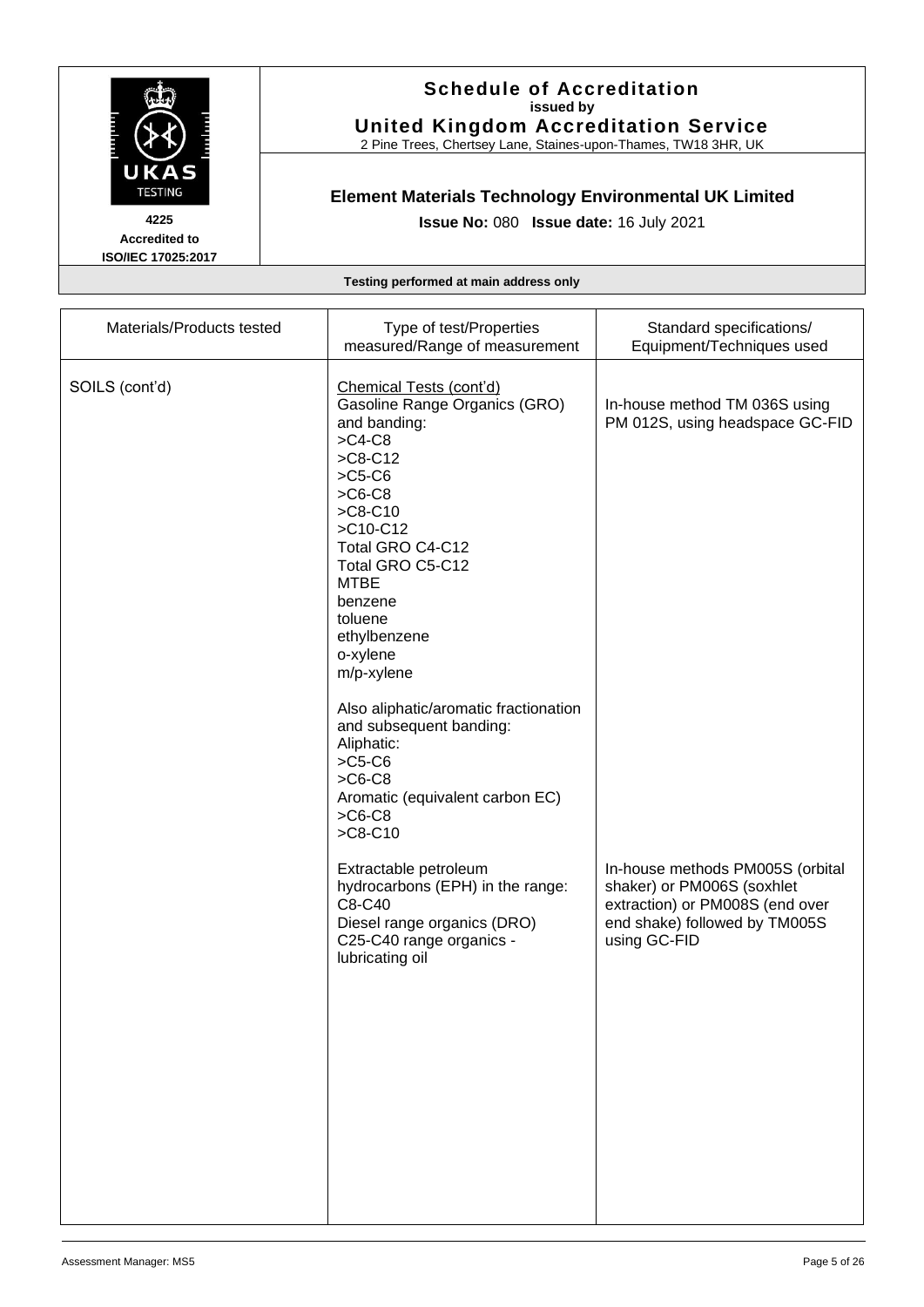

2 Pine Trees, Chertsey Lane, Staines-upon-Thames, TW18 3HR, UK

# **Element Materials Technology Environmental UK Limited**

**Issue No:** 080 **Issue date:** 16 July 2021

**Accredited to ISO/IEC 17025:2017**

| Materials/Products tested | Type of test/Properties<br>measured/Range of measurement                                                                                                                                    | Standard specifications/<br>Equipment/Techniques used                                                                               |
|---------------------------|---------------------------------------------------------------------------------------------------------------------------------------------------------------------------------------------|-------------------------------------------------------------------------------------------------------------------------------------|
| SOILS (cont'd)            | Chemical Tests (cont'd)                                                                                                                                                                     |                                                                                                                                     |
|                           | Extractable petroleum<br>hydrocarbons (EPH) in the range:<br>$>$ C8-C40,<br>including banding:<br>$>C8-C10$<br>>C10-C12<br>$>C12-C16$<br>$>$ C16-C21<br>>C21-C35                            | In house methods PM008S (end<br>over end shake) fractionation by<br>RapidTrace workstation PM016<br>followed by TM005S using GC-FID |
|                           | $>C8-C10$<br>>C10-C20<br>>C20-C30<br>>C30-C40                                                                                                                                               |                                                                                                                                     |
|                           | $>$ C7-C9<br>$>$ C10-14<br>$>$ C15-36                                                                                                                                                       |                                                                                                                                     |
|                           | Loss on ignition at 450 °C                                                                                                                                                                  | In-house method TM022S using PM<br>004S                                                                                             |
|                           | pH                                                                                                                                                                                          | In house method TM073 using PM<br>011S using Metrohm robotic sample<br>processor                                                    |
|                           | <b>Total Sulphate</b>                                                                                                                                                                       | In-house method PM029S and PM<br>077 followed<br>by TM050S using ICP-OES                                                            |
|                           | <b>BTEX Compounds</b><br>benzene<br>toluene<br>ethylbenzene<br>o-xylene<br>m/p-xylene                                                                                                       | In House method TM152 including<br>Methanol preservation (PM104)<br>followed by Headspace GCMS                                      |
|                           | Polychlorinated Biphenyls (PCBs):<br>PCB 28/31<br><b>PCB 52</b><br><b>PCB 101</b><br><b>PCB 118</b><br><b>PCB 138</b><br><b>PCB 153</b><br><b>PCB 180</b><br><b>PCB 81</b><br><b>PCB 87</b> | In-house method TM017S using<br>end over end shaker (PM 008) and<br>GC-MS                                                           |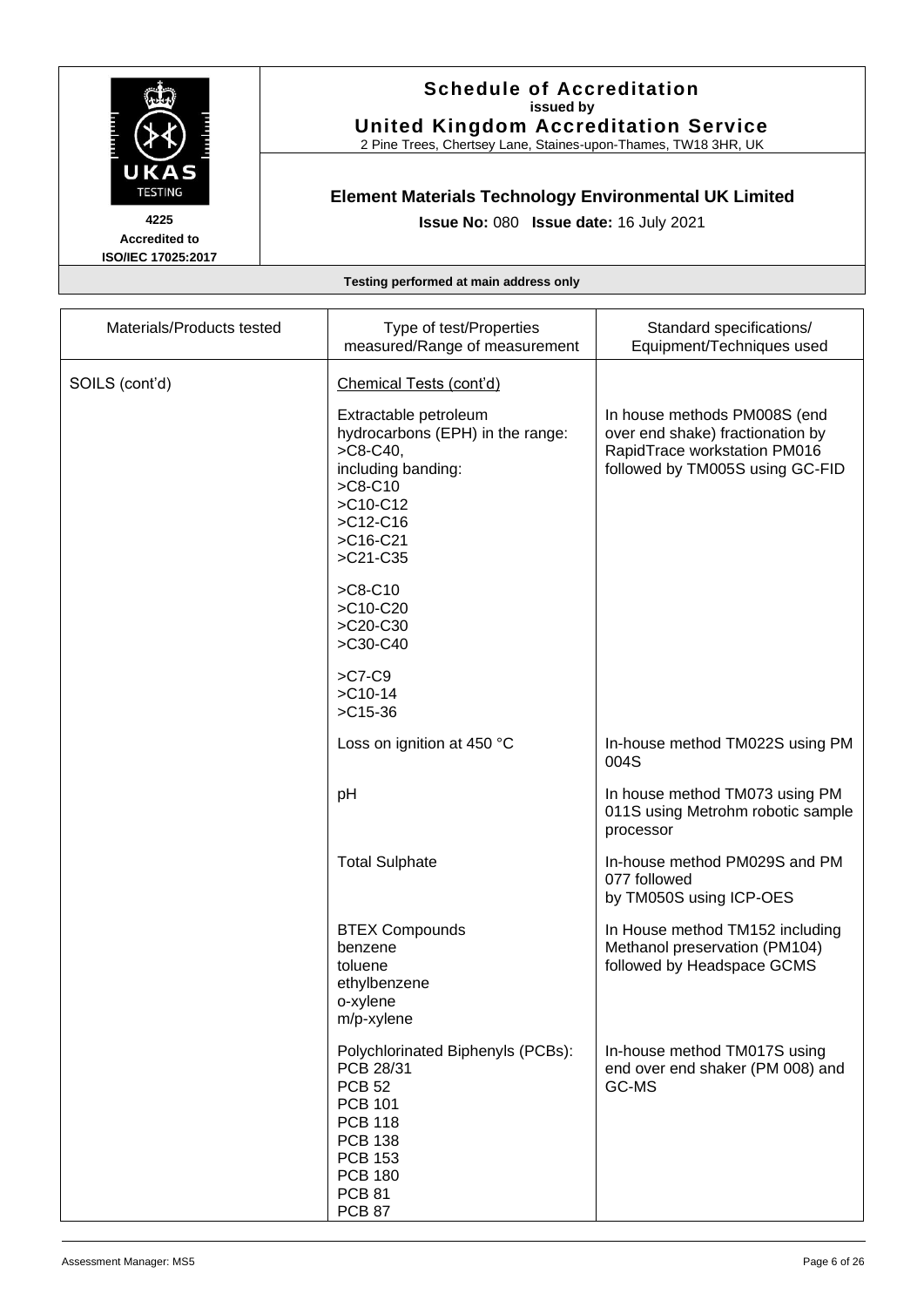

2 Pine Trees, Chertsey Lane, Staines-upon-Thames, TW18 3HR, UK

# **Element Materials Technology Environmental UK Limited**

**Issue No:** 080 **Issue date:** 16 July 2021

**Accredited to ISO/IEC 17025:2017**

| Materials/Products tested | Type of test/Properties<br>measured/Range of measurement                                                                                                                                                                                                                                             | Standard specifications/<br>Equipment/Techniques used                        |
|---------------------------|------------------------------------------------------------------------------------------------------------------------------------------------------------------------------------------------------------------------------------------------------------------------------------------------------|------------------------------------------------------------------------------|
| SOILS (cont'd)            | Chemical Tests (cont'd)<br>Polychlorinated Biphenyls (PCBs)<br>(cont'd):<br><b>PCB 123</b><br><b>PCB 114</b><br><b>PCB 105</b><br><b>PCB 126</b><br><b>PCB 167</b><br>PCB 156/157<br><b>PCB 169</b><br><b>PCB 189</b><br>Total PCBs (sum of above)                                                   | In-house method TM017S using<br>end over end shaker (PM 008) and<br>GC-MS    |
|                           | Polycyclic Aromatic Hydrocarbons<br>(PAHs):<br>Naphthalene<br>Acenaphthene<br>Fluorene<br>Phenanthrene<br>Anthracene<br>Fluoranthene<br>Pyrene<br>Benz(a)anthracene<br>Chrysene<br>Benzo(b/j/k)fluoranthene<br>Benzo(a)pyrene<br>Indeno(123,cd)pyrene<br>Dibenzo(ah)anthracene<br>Benzo(ghi)perylene | In-house method TM004S using<br>end over end shake (PM008S) and<br>GC-MS     |
|                           | Phenols:<br>Phenol<br>m/p-Cresol<br>o-Cresol<br>Xylenols<br>2,3,5-Trimethylphenol<br>2-Isopropylphenol                                                                                                                                                                                               | In-house method TM026 using<br>sovent extraction (PM021S) and<br><b>HPLC</b> |
|                           | Solvent Extractable Matter                                                                                                                                                                                                                                                                           | In-house method TM007S using PM<br>006S                                      |
|                           | <b>Total Organic Carbon</b><br><b>Total Carbon</b>                                                                                                                                                                                                                                                   | In-house method TM021S using PM<br>024S                                      |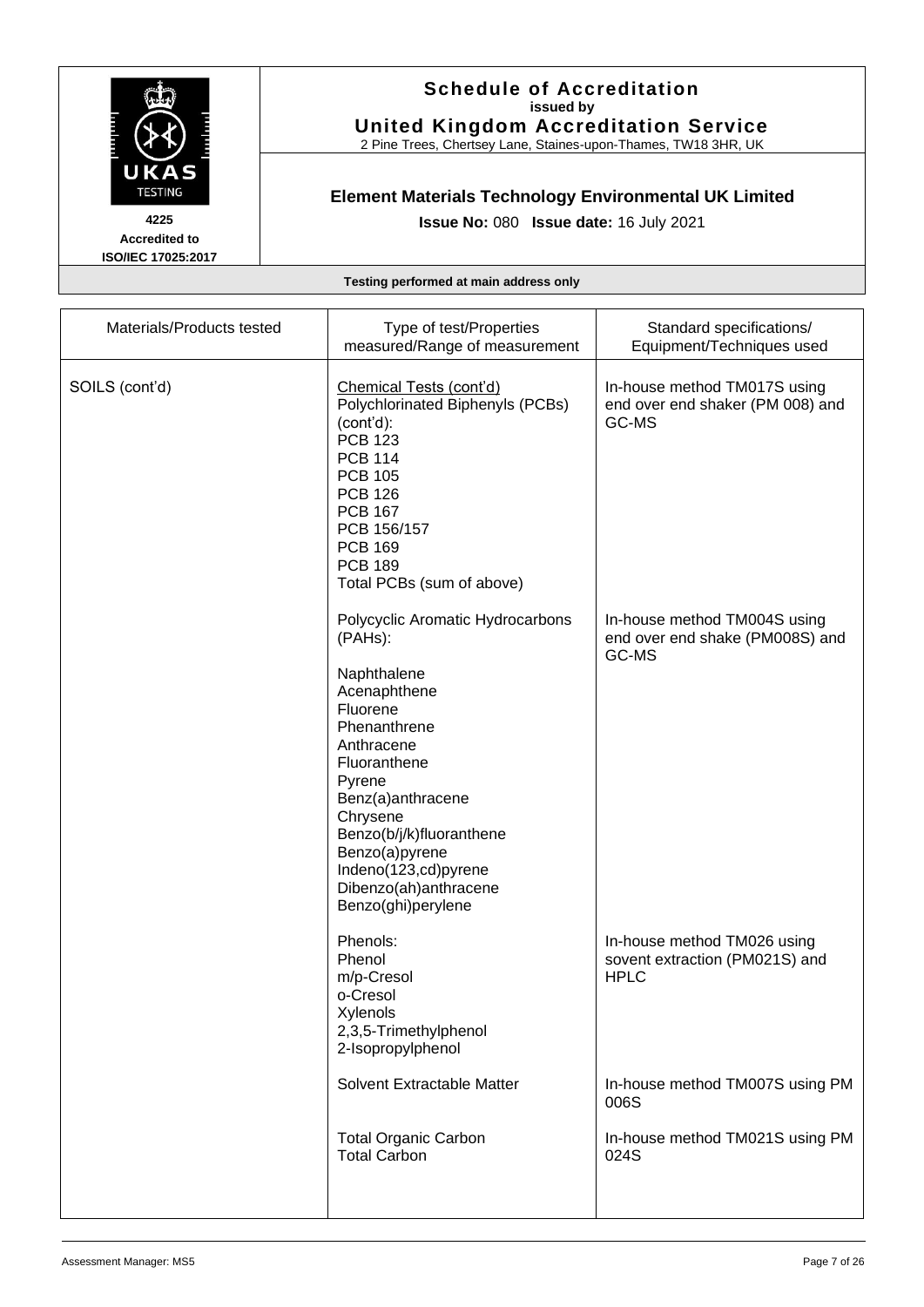

2 Pine Trees, Chertsey Lane, Staines-upon-Thames, TW18 3HR, UK

# **Element Materials Technology Environmental UK Limited**

**Issue No:** 080 **Issue date:** 16 July 2021

**Accredited to ISO/IEC 17025:2017**

| SOILS (cont'd)<br>Chemical Tests (cont'd)<br>In-house method TM015S using PM<br>010S by headspace GC-MS<br><b>Volatile Organic Compounds</b><br>Chloromethane<br>Chloroethane<br>Trichlorofluoromethane<br>1,1-Dichloroethene<br>Dichloromethane<br>Trans-1,2-Dichloroethene<br>1,1-Dichloroethane<br>Cis-1,2-Dichloroethene<br>Bromochloromethane<br>Chloroform<br>1,1,1-Trichloroethane<br>1,1-Dichloropropene<br>Carbontetrachloride<br>1,2-Dichloroethane<br><b>Benzene</b><br>Trichloroethene<br>1,2-Dichloropropane<br>Dibromomethane<br>Bromodichloromethane<br>Toluene<br>1,1,2-Trichloroethane<br>Tetrachloroethene<br>1,3-Dichloropropane<br>Dibromochloromethane<br>1,2-Dibromoethane<br>Chlorobenzene<br>1,1,1,2-Tetrachloroethane<br>Ethylbenzene<br>m/p Xylene<br>o Xylene<br>Isopropylbenzene<br>1,1,2,2 Tetrachloroethane<br>1,2,3-Trichloropropane<br>Propylbenzene<br>1,3,5-Trimethylbenzene<br>Tert-Butylbenzene | Materials/Products tested<br>Type of test/Properties<br>Standard specifications/<br>measured/Range of measurement<br>Equipment/Techniques used |  |
|-------------------------------------------------------------------------------------------------------------------------------------------------------------------------------------------------------------------------------------------------------------------------------------------------------------------------------------------------------------------------------------------------------------------------------------------------------------------------------------------------------------------------------------------------------------------------------------------------------------------------------------------------------------------------------------------------------------------------------------------------------------------------------------------------------------------------------------------------------------------------------------------------------------------------------------|------------------------------------------------------------------------------------------------------------------------------------------------|--|
| 1,2,4-Trimethylbenzene<br>Sec-Butylbenzene<br>4-Isopropyltoluene<br>1,4-Dichlorobenzene<br>1,3-Dichlorobenzene                                                                                                                                                                                                                                                                                                                                                                                                                                                                                                                                                                                                                                                                                                                                                                                                                      |                                                                                                                                                |  |
|                                                                                                                                                                                                                                                                                                                                                                                                                                                                                                                                                                                                                                                                                                                                                                                                                                                                                                                                     |                                                                                                                                                |  |
|                                                                                                                                                                                                                                                                                                                                                                                                                                                                                                                                                                                                                                                                                                                                                                                                                                                                                                                                     |                                                                                                                                                |  |
|                                                                                                                                                                                                                                                                                                                                                                                                                                                                                                                                                                                                                                                                                                                                                                                                                                                                                                                                     |                                                                                                                                                |  |
|                                                                                                                                                                                                                                                                                                                                                                                                                                                                                                                                                                                                                                                                                                                                                                                                                                                                                                                                     |                                                                                                                                                |  |
|                                                                                                                                                                                                                                                                                                                                                                                                                                                                                                                                                                                                                                                                                                                                                                                                                                                                                                                                     |                                                                                                                                                |  |
|                                                                                                                                                                                                                                                                                                                                                                                                                                                                                                                                                                                                                                                                                                                                                                                                                                                                                                                                     |                                                                                                                                                |  |
|                                                                                                                                                                                                                                                                                                                                                                                                                                                                                                                                                                                                                                                                                                                                                                                                                                                                                                                                     |                                                                                                                                                |  |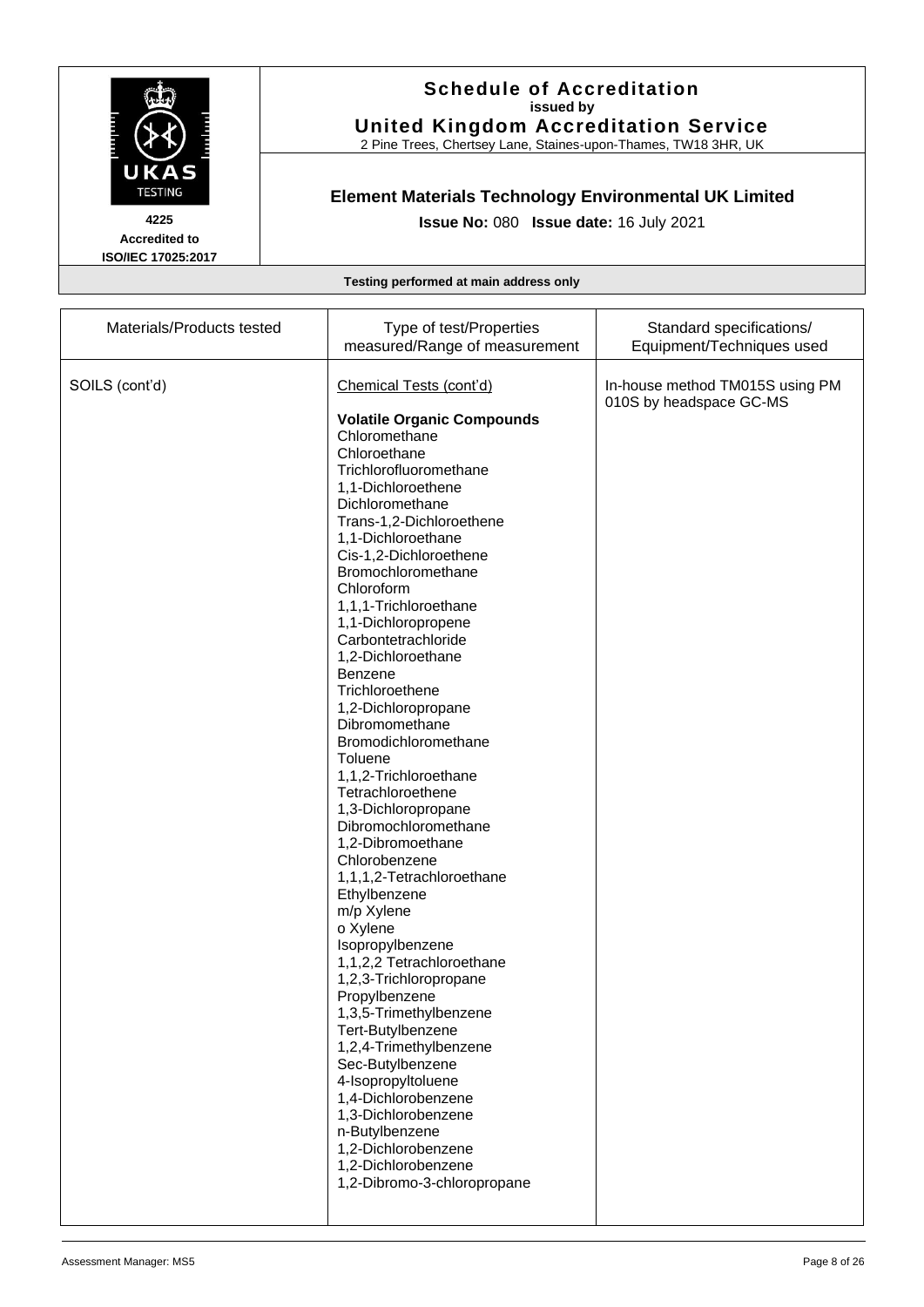

2 Pine Trees, Chertsey Lane, Staines-upon-Thames, TW18 3HR, UK

# **Element Materials Technology Environmental UK Limited**

**Issue No:** 080 **Issue date:** 16 July 2021

**Accredited to ISO/IEC 17025:2017**

| Materials/Products tested   | Type of test/Properties                                                                                                                                                                                                                                                                                                                               | Standard specifications/                                                      |
|-----------------------------|-------------------------------------------------------------------------------------------------------------------------------------------------------------------------------------------------------------------------------------------------------------------------------------------------------------------------------------------------------|-------------------------------------------------------------------------------|
|                             | measured/Range of measurement                                                                                                                                                                                                                                                                                                                         | Equipment/Techniques used                                                     |
| SOILS (cont'd)              | Chemical Tests (cont'd)<br><b>MTBE</b><br>Carbon Disulphide                                                                                                                                                                                                                                                                                           |                                                                               |
|                             | <b>Hexavalent Chromium</b>                                                                                                                                                                                                                                                                                                                            | In House method TM038 using PM<br>020S using Aquachem Photometric<br>Analyser |
|                             | Semivolatile Organic Compounds:<br>Phenol<br>2-Chlorophenol<br>N-Nitrodi-n-propylamine<br>Nitrobenzene<br>Isophorone<br>2,4-Dichlorophenol<br>1,2,4-Trichlorobenzene<br>Hexachlorobutadiene<br>2-Methylnapthalene<br>2-Chloronaphthalene<br>Dimethylphthalate<br>Dibenzofuran<br>4-Bromophenyl phenyl ether<br>Phenanthrene<br>Fluoranthene<br>Pyrene | In house method TM016S using PM<br>008 using GCMS analysis                    |
| Leachate preparation (10:1) | Metals:<br>Aluminium<br>Ammonium<br>Antimony<br>Arsenic<br><b>Barium</b><br>Beryllium<br>Boron<br>Cadmium<br>Calcium<br>Chloride<br>Chromium<br>Cobalt<br>Copper                                                                                                                                                                                      | PM017S 10:1 leachate preparation<br>based on BS EN 12457                      |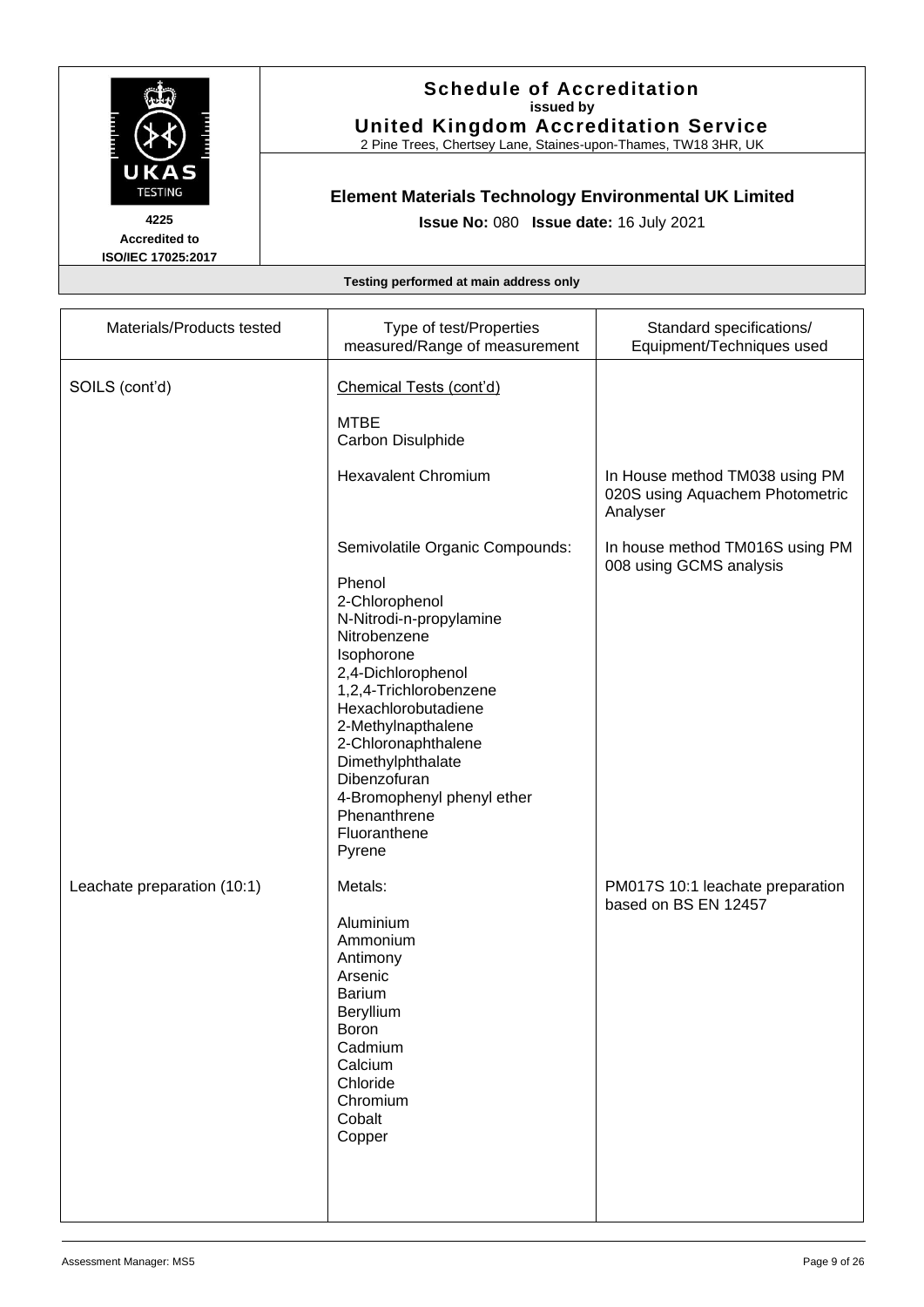

2 Pine Trees, Chertsey Lane, Staines-upon-Thames, TW18 3HR, UK

# **Element Materials Technology Environmental UK Limited**

**Issue No:** 080 **Issue date:** 16 July 2021

**Accredited to ISO/IEC 17025:2017**

| Materials/Products tested                                             | Type of test/Properties<br>measured/Range of measurement                                                                                                                                                                                                                                                                                                                                                                                                                                                                | Standard specifications/<br>Equipment/Techniques used    |
|-----------------------------------------------------------------------|-------------------------------------------------------------------------------------------------------------------------------------------------------------------------------------------------------------------------------------------------------------------------------------------------------------------------------------------------------------------------------------------------------------------------------------------------------------------------------------------------------------------------|----------------------------------------------------------|
| SOILS (cont'd)                                                        | Chemical Tests (cont'd)                                                                                                                                                                                                                                                                                                                                                                                                                                                                                                 |                                                          |
| Leachate preparation (10:1) (cont'd)                                  | Metals (cont'd):<br>Iron<br>Lead<br>Magnesium<br>Manganese<br>Mercury<br>Molybdenum<br>Nickel<br><b>Nitrite</b><br>Phosphate<br>Phosphorus<br>Potassium<br>Selenium<br>Sodium<br>Sulphate<br>Thallium<br>Vanadium<br>Zinc                                                                                                                                                                                                                                                                                               | PM017S 10:1 leachate preparation<br>based on BS EN 12457 |
| <b>WATERS</b>                                                         | <b>Chemical Tests</b>                                                                                                                                                                                                                                                                                                                                                                                                                                                                                                   |                                                          |
| Potable water (tap, non regulatory),<br>Surface water and groundwater | Volatile Organic Compounds<br>(VOCs):<br>Chloromethane<br>Chloroethane<br>Trichlorofluoromethane<br>1,1-Dichloroethene<br>Carbon Disulphide<br>Dichloromethane<br>Trans-1,2-Dichloroethene<br>1,1 - Dichloroethane<br>Cis-1,2-Dichloroethene<br><b>Bromochloromethane</b><br>Chloroform<br>1,1,1-Trichloroethane<br>1,1-Dichloropropene<br>Carbontetrachloride<br>1,2-Dichloroethane<br>Benzene<br>Trichloroethene<br>1,2-Dichloropropane<br>Dibromomethane<br>Bromodichloromethane<br>Toluene<br>1,1,2-Trichloroethane | In-house method PM010 and<br>TM015W by headspace GC-MS   |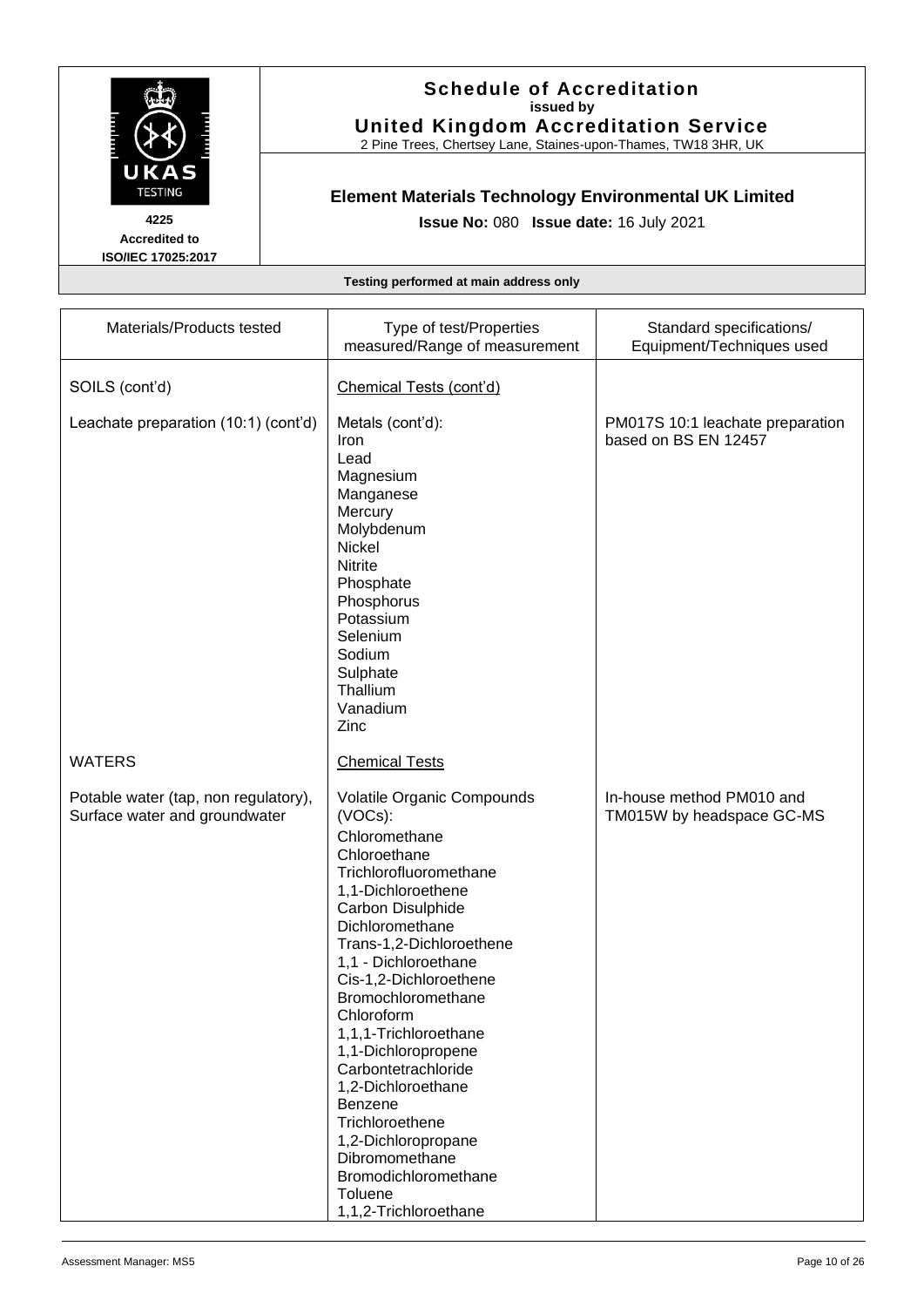

2 Pine Trees, Chertsey Lane, Staines-upon-Thames, TW18 3HR, UK

# **Element Materials Technology Environmental UK Limited**

**Issue No:** 080 **Issue date:** 16 July 2021

**Accredited to ISO/IEC 17025:2017**

| Materials/Products tested                                                        | Type of test/Properties<br>measured/Range of measurement | Standard specifications/<br>Equipment/Techniques used           |
|----------------------------------------------------------------------------------|----------------------------------------------------------|-----------------------------------------------------------------|
| WATERS (cont'd)                                                                  | Chemical Tests (cont'd)                                  |                                                                 |
| Potable water (tap non regulatory),<br>Surface water and groundwater<br>(cont'd) | Volatile Organic Compounds (VOCs):<br>(cont'd)           | In-house method PM010 and<br>TM015W by headspace GC-MS          |
|                                                                                  | Tetrachloroethene                                        |                                                                 |
|                                                                                  | 1,3,-Dichloropropane                                     |                                                                 |
|                                                                                  | Dibromochloromethane<br>1,2-Dibromoethane                |                                                                 |
|                                                                                  | Chlorobenzene                                            |                                                                 |
|                                                                                  | 1,1,1,2-Tetrachloroethane                                |                                                                 |
|                                                                                  | Ethylbenzene<br>m/p Xylene                               |                                                                 |
|                                                                                  | o Xylene                                                 |                                                                 |
|                                                                                  | <b>Bromoform</b>                                         |                                                                 |
|                                                                                  | Isopropylbenzene<br>Bromobenzene                         |                                                                 |
|                                                                                  | 1,2,3-Trichloropropane                                   |                                                                 |
|                                                                                  | Propylbenzene<br>2-Chlorotoluene                         |                                                                 |
|                                                                                  | 1,3,5-Trimethylbenzene                                   |                                                                 |
|                                                                                  | 4-Chlorotoluene                                          |                                                                 |
|                                                                                  | Tert-Butylbenzene<br>1,2,4-Trimethylbenzene              |                                                                 |
|                                                                                  | Sec-Butylbenzene                                         |                                                                 |
|                                                                                  | 4-Isopropyltoluene                                       |                                                                 |
|                                                                                  | 1,3- Dichlorobenzene<br>1,4-Dichlorobenzene              |                                                                 |
|                                                                                  | n-Butylbenzene                                           |                                                                 |
|                                                                                  | 1,2-Dichlorobenzene                                      |                                                                 |
|                                                                                  | <b>MTBE</b><br>Vinyl Chloride                            |                                                                 |
|                                                                                  |                                                          |                                                                 |
| Potable water (tap non regulatory),<br>Surface water and groundwater             | Volatile Organic Compounds (VOCs):                       | In-house method TM 128 using PM<br>115W by Purge and Trap GC-MS |
|                                                                                  | <b>MTRF</b>                                              |                                                                 |
|                                                                                  | Chloromethane                                            |                                                                 |
|                                                                                  | Vinyl Chloride                                           |                                                                 |
|                                                                                  | <b>Bromomethane</b><br>Chloroethane                      |                                                                 |
|                                                                                  | Trichlorofluoromethane                                   |                                                                 |
|                                                                                  | Diethyl Ether                                            |                                                                 |
|                                                                                  | 1,1-Dichloroethene<br>Carbon Disulphide                  |                                                                 |
|                                                                                  | Acrylonitrile                                            |                                                                 |
|                                                                                  | Trans-1,2-Dichloroethene                                 |                                                                 |
|                                                                                  | 1,1 - Dichloroethane<br>Cis-1,2-Dichloroethene           |                                                                 |
|                                                                                  |                                                          |                                                                 |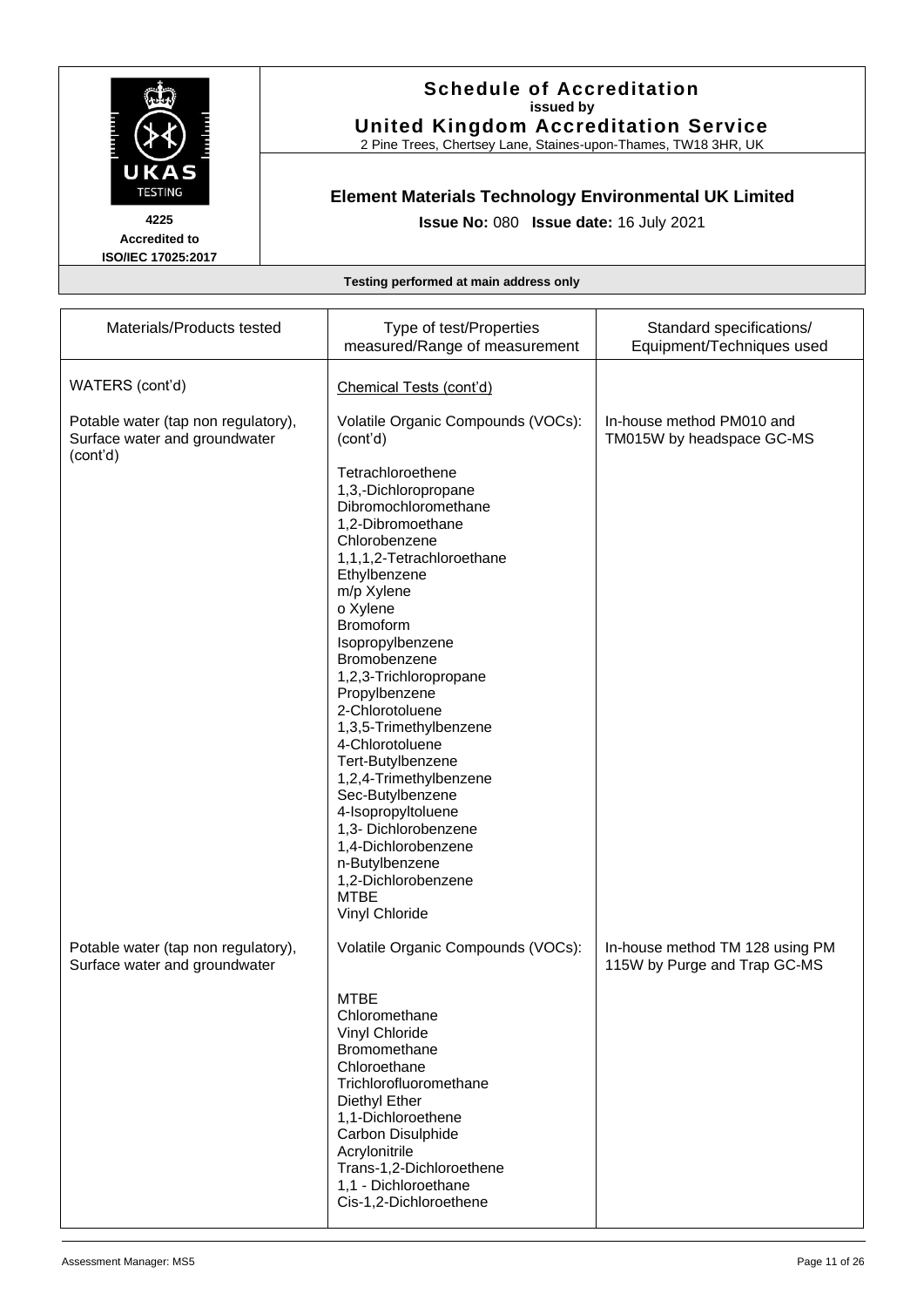

2 Pine Trees, Chertsey Lane, Staines-upon-Thames, TW18 3HR, UK

# **Element Materials Technology Environmental UK Limited**

**Issue No:** 080 **Issue date:** 16 July 2021

**Accredited to ISO/IEC 17025:2017**

| Materials/Products tested                                            | Type of test/Properties<br>measured/Range of measurement                                                                                                                                                                                                                                                                                                                                                                                                                                                                                                                                                                                                                                                                                                                                                                                                                                                                 | Standard specifications/<br>Equipment/Techniques used           |
|----------------------------------------------------------------------|--------------------------------------------------------------------------------------------------------------------------------------------------------------------------------------------------------------------------------------------------------------------------------------------------------------------------------------------------------------------------------------------------------------------------------------------------------------------------------------------------------------------------------------------------------------------------------------------------------------------------------------------------------------------------------------------------------------------------------------------------------------------------------------------------------------------------------------------------------------------------------------------------------------------------|-----------------------------------------------------------------|
| WATERS (cont'd)                                                      | Chemical Tests (cont'd)                                                                                                                                                                                                                                                                                                                                                                                                                                                                                                                                                                                                                                                                                                                                                                                                                                                                                                  |                                                                 |
| Potable water (tap non regulatory),<br>Surface water and groundwater | Volatile Organic Compounds<br>(VOCs) (cont'd):                                                                                                                                                                                                                                                                                                                                                                                                                                                                                                                                                                                                                                                                                                                                                                                                                                                                           | In-house method TM 128 using PM<br>115W by Purge and Trap GC-MS |
| (cont'd)                                                             | Propionitrile<br>Methyl Acrylate<br>Bromochloromethane<br>Methacrylonitrile<br>1,1,1-Trichloroethane<br>1-Chlorobutane<br>1,1-Dichloropropene<br>Carbontetrachloride<br>1,2-Dichloroethane<br>Benzene<br>Trichloroethene<br>1,2-Dichloropropane<br>Dibromomethane<br>Toluene<br>Cis-1,3-Dichloropropene<br>Methyl Methacrylate<br>Trans-1,3-Dichloropropene<br>1,1,2-Trichloroethane<br>Tetrachloroethene<br>1,3-Dichloropropane<br>1,2-Dibromoethane<br>Chlorobenzene<br>1,1,1,2-Tetrachloroethane<br>Ethylbenzene<br>m/p Xylene<br>o Xylene<br><b>Bromoform</b><br>Isopropylbenzene<br>1,1,2,2 Tetrachloroethane<br>Bromobenzene<br>1,2,3-Trichloropropane<br>Trans-1,4-dichloro-2-butene<br>2-Chlorotoluene<br>1,3,5-Trimethylbenzene<br>4-Chlorotoluene<br>Tert-butylbenzene<br>1,2,4-Trimethylbenzene<br>1,3-Dichlorobenzene<br>1,4-Dichlorobenzene<br>1,2,4-Trichlorobenzene<br>Hexachlorobutadiene<br>Naphthalene |                                                                 |
|                                                                      | 1,2,3-Trichlorobenzene                                                                                                                                                                                                                                                                                                                                                                                                                                                                                                                                                                                                                                                                                                                                                                                                                                                                                                   |                                                                 |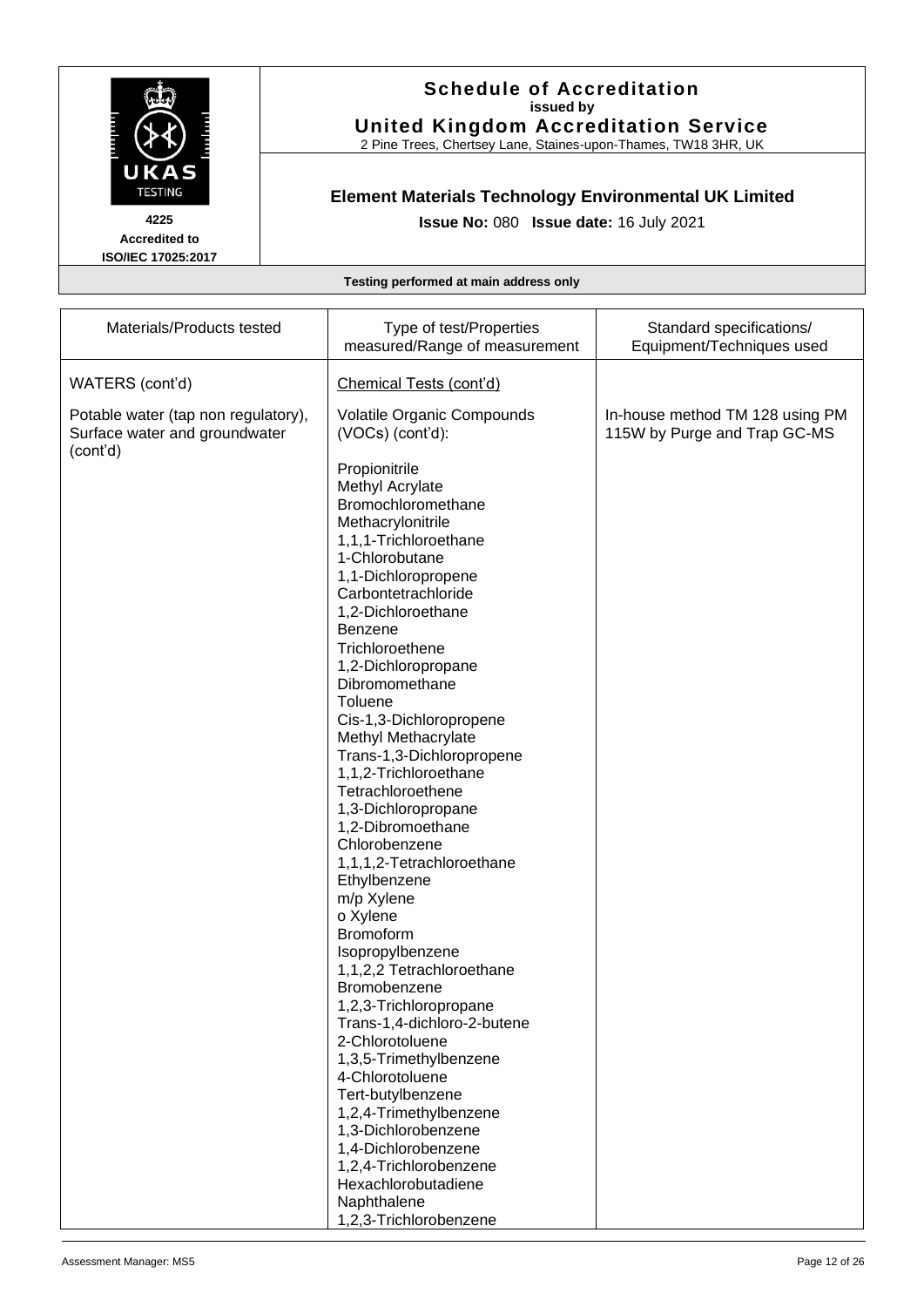

2 Pine Trees, Chertsey Lane, Staines-upon-Thames, TW18 3HR, UK

# **Element Materials Technology Environmental UK Limited**

**Issue No:** 080 **Issue date:** 16 July 2021

**Accredited to ISO/IEC 17025:2017**

| Materials/Products tested                                        | Type of test/Properties<br>measured/Range of measurement                                                                                                                                                                                                                                                                      | Standard specifications/<br>Equipment/Techniques used                                                                         |
|------------------------------------------------------------------|-------------------------------------------------------------------------------------------------------------------------------------------------------------------------------------------------------------------------------------------------------------------------------------------------------------------------------|-------------------------------------------------------------------------------------------------------------------------------|
| WATERS (cont'd)                                                  | Chemical Tests (cont'd)                                                                                                                                                                                                                                                                                                       |                                                                                                                               |
| Surface Water and groundwater                                    | Phenols<br>Cresols<br>Xylenols                                                                                                                                                                                                                                                                                                | In-house method TM026 using PM<br>067W, using HPLC                                                                            |
| Surface Water and groundwater                                    | <b>Hexavalent Chromium</b>                                                                                                                                                                                                                                                                                                    | In house method TM038 using PM<br>031W, by an Automated<br>photometric Analyser                                               |
| Surface Water and groundwater                                    | <b>Dissolved Gases:</b><br>Ethane<br>Ethene<br>Methane                                                                                                                                                                                                                                                                        | In house method TM025 using GC-<br><b>TCD-FID</b>                                                                             |
| Potable water (non-regulatory),<br>surface water and groundwater | Extractable petroleum<br>hydrocarbons (EPH) including<br>banding:<br>>C10-C12<br>$>C12-C16$<br>$>$ C16-C21<br>>C21-C35<br>$>$ C35-C40<br>Total EPH > C10-C40                                                                                                                                                                  | In-house method TM005 by<br>GC-FID using stir bar extraction<br>(PM030W) and fractionation by<br>RapidTrace workstation PM016 |
| Potable water (non-regulatory),<br>surface water and groundwater | And including aliphatic/aromatic<br>fractionation and subsequent<br>banding<br>Aliphatic:<br>>C10-C12<br>$>C12-C16$<br>$>$ C16-C21<br>>C21-C35<br>$>$ C35-C40<br>Total Aliphatic (>C10-C40)<br>Aromatic (equivalent carbon EC):<br>>C10-C12<br>$>C12-C16$<br>$>$ C16-C21<br>>C21-C35<br>>C35-C40<br>Total Aromatic (>C10-C40) |                                                                                                                               |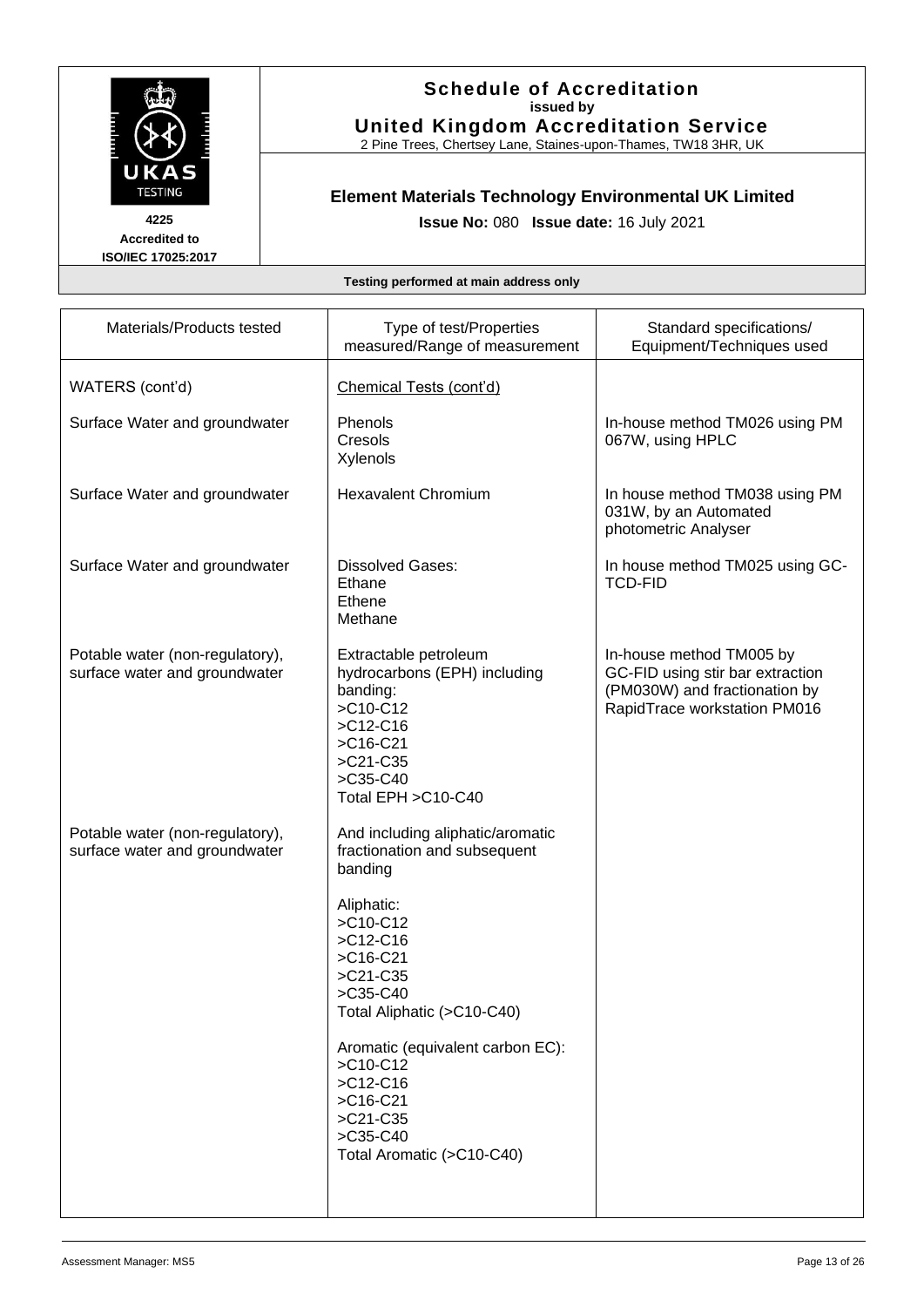

2 Pine Trees, Chertsey Lane, Staines-upon-Thames, TW18 3HR, UK

# **Element Materials Technology Environmental UK Limited**

**Issue No:** 080 **Issue date:** 16 July 2021

**Accredited to ISO/IEC 17025:2017**

| Materials/Products tested                                        | Type of test/Properties<br>measured/Range of measurement                                                                                                                                                                                                                                                                                                                                                                                                                                                                                                                                                                                                                                                                       | Standard specifications/<br>Equipment/Techniques used                                     |
|------------------------------------------------------------------|--------------------------------------------------------------------------------------------------------------------------------------------------------------------------------------------------------------------------------------------------------------------------------------------------------------------------------------------------------------------------------------------------------------------------------------------------------------------------------------------------------------------------------------------------------------------------------------------------------------------------------------------------------------------------------------------------------------------------------|-------------------------------------------------------------------------------------------|
| WATERS (cont'd)                                                  | Chemical Tests (cont'd)                                                                                                                                                                                                                                                                                                                                                                                                                                                                                                                                                                                                                                                                                                        |                                                                                           |
| Potable water (non-regulatory),<br>surface water and groundwater | Semi-Volatile Organic Compounds<br>(SVOCs):<br>1,2,4-Trichlorobenzene<br>1,2-Dichlorobenzene<br>1,3-Dichlorobenzene<br>1,4-Dichlorobenzene<br>2,4,5-Trichlorophenol<br>2,4-Dichlorophenol<br>2,4-Dinitrotoluene<br>2-Chloronaphthalene<br>2-Chlorophenol<br>2-Methylnapthalene<br>2-Methylphenol<br>4-Bromophenyl phenyl ether<br>4-Chloro-3-methylphenol<br>4-Chlorophenyl phenyl ether<br>Acenaphthene<br>Acenapthylene<br>Anthracene<br>Azobenzene<br>Benz[a]anthracene<br>Benzo[b/k]fluoranthene<br>Benzo[ghi]perylene<br>Bis(2-Chloroethyl)ether<br>Bis(2-chloroethoxy)methane<br>Carbazole<br>Chrysene<br>Dibenz[a,h]anthracene<br>Dibenzofuran<br>Diethyl phthalate<br>Di-n-Butyl phthalate<br>Fluoranthene<br>Fluorene | In-house method TM016 using<br>stir bar extraction (PM030W)<br>followed by GC-MS analysis |
|                                                                  | Hexachlorobenzene<br>Hexachlorobutadiene<br>Hexachloroethane<br>Isophorone<br>Napthalene<br>Nitrobenzene<br>N-Nitrodi-n-propylamine                                                                                                                                                                                                                                                                                                                                                                                                                                                                                                                                                                                            |                                                                                           |
|                                                                  | Phenanthrene<br>Pyrene                                                                                                                                                                                                                                                                                                                                                                                                                                                                                                                                                                                                                                                                                                         |                                                                                           |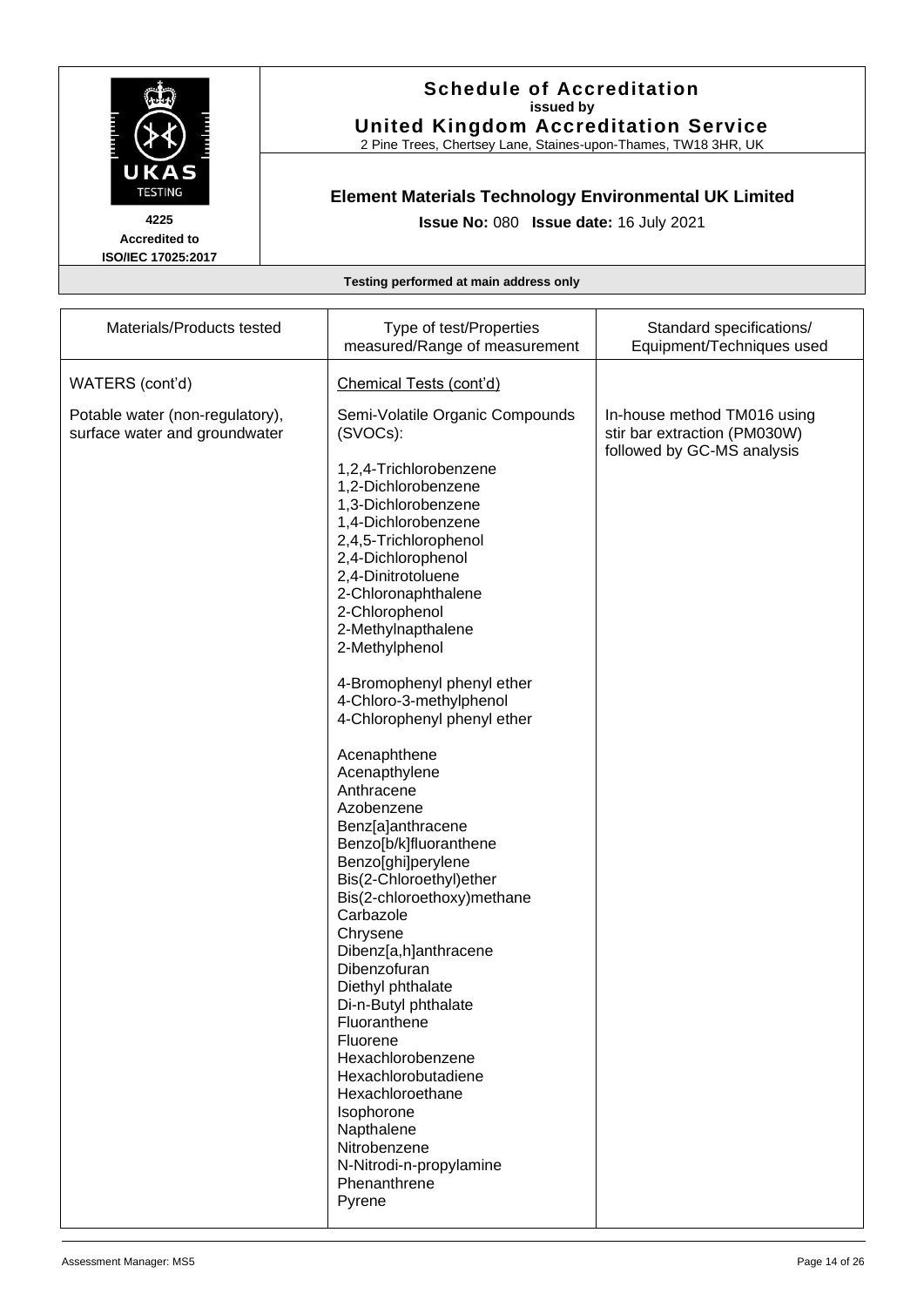

2 Pine Trees, Chertsey Lane, Staines-upon-Thames, TW18 3HR, UK

# **Element Materials Technology Environmental UK Limited**

**Issue No:** 080 **Issue date:** 16 July 2021

**Accredited to ISO/IEC 17025:2017**

| Materials/Products tested                                                                 | Type of test/Properties<br>measured/Range of measurement                                                                                                                                                    | Standard specifications/<br>Equipment/Techniques used                                                                                   |
|-------------------------------------------------------------------------------------------|-------------------------------------------------------------------------------------------------------------------------------------------------------------------------------------------------------------|-----------------------------------------------------------------------------------------------------------------------------------------|
| WATERS (cont'd)                                                                           | Chemical Tests (cont'd)                                                                                                                                                                                     |                                                                                                                                         |
| Drinking water (non regulatory tap<br>water), Groundwater, Surface<br>Water (river water) | Metals:<br>Aluminium<br>Antimony<br>Arsenic<br><b>Barium</b><br>Beryllium<br><b>Boron</b><br>Cadmium<br>Chromium<br>Cobalt<br>Copper<br>Iron<br>Lead<br>Manganese<br>Mercury<br>Molybdenum<br><b>Nickel</b> | In house method TM170W using<br>PM 014W by ICP-MS                                                                                       |
| (excluding tap water)<br>(excluding tap and river water)                                  | Phosphorous<br>Selenium<br>Thallium<br>Tin<br>Vanadium<br>Zinc                                                                                                                                              |                                                                                                                                         |
| Surface water, groundwater and<br>leachate from landfill                                  | Extractable petroleum<br>hydrocarbons (EPH) in the range:<br>C8-C40<br>Alkalinity                                                                                                                           | In-house method TM005 by<br>GC-FID using stir bar extraction<br>(PM030W)<br>In house method TM075 using PM<br>031W using robotic sample |
|                                                                                           |                                                                                                                                                                                                             | processor                                                                                                                               |
| Surface water, groundwater and<br>leachate from landfill (cont'd)                         | pH                                                                                                                                                                                                          | In house method TM073 using PM<br>031W using robotic sample<br>processor                                                                |
|                                                                                           | Electrical Conductivity at 25 °C                                                                                                                                                                            | In house method TM076 using PM<br>031W using robotic sample<br>processor                                                                |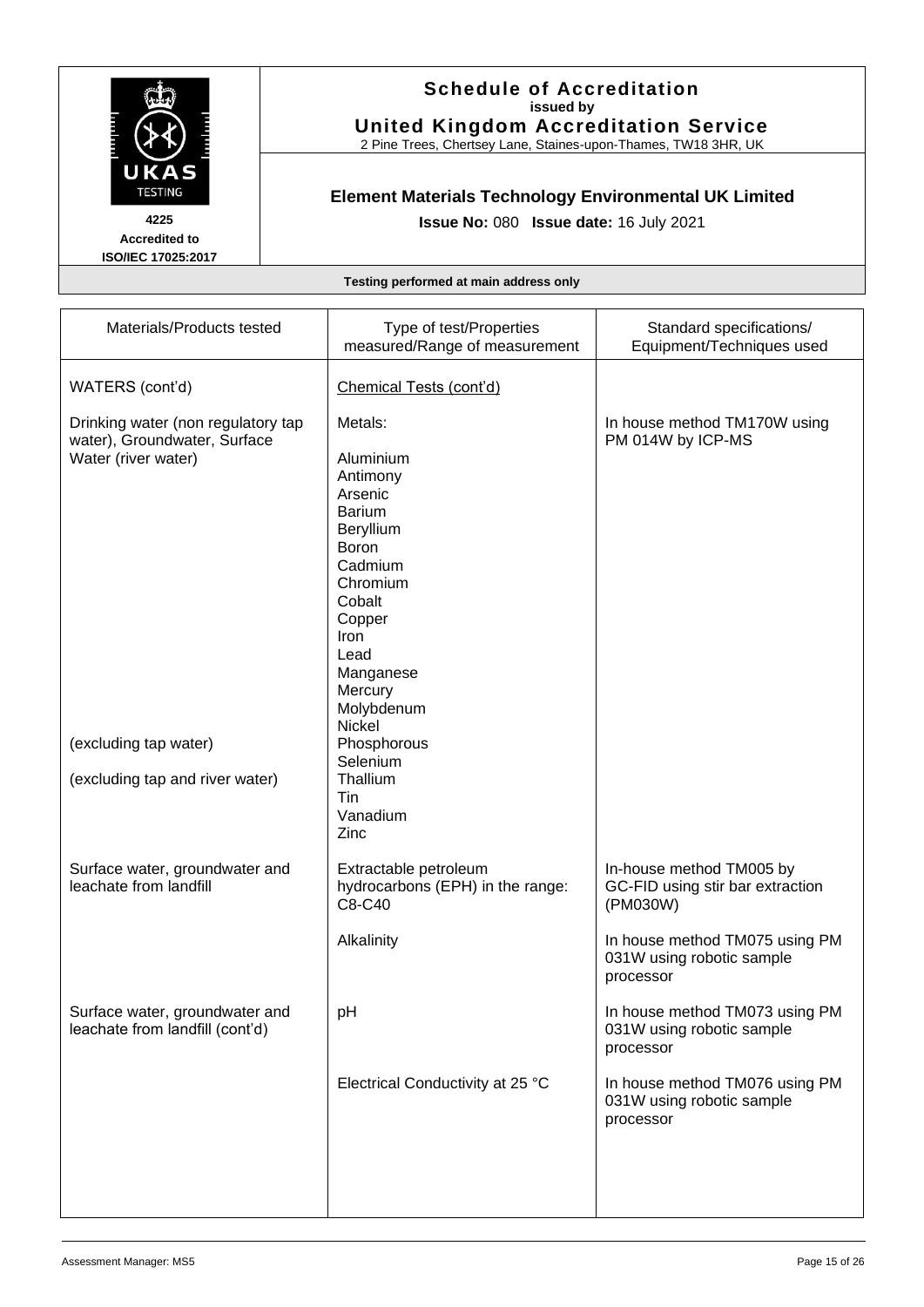

2 Pine Trees, Chertsey Lane, Staines-upon-Thames, TW18 3HR, UK

# **Element Materials Technology Environmental UK Limited**

**Issue No:** 080 **Issue date:** 16 July 2021

**Accredited to ISO/IEC 17025:2017**

| Materials/Products tested                                                          | Type of test/Properties<br>measured/Range of measurement                                                                                                                                                                                                                                                             | Standard specifications/<br>Equipment/Techniques used                     |
|------------------------------------------------------------------------------------|----------------------------------------------------------------------------------------------------------------------------------------------------------------------------------------------------------------------------------------------------------------------------------------------------------------------|---------------------------------------------------------------------------|
| WATERS (cont'd)                                                                    | Chemical Tests (cont'd)<br><b>Total Organic Carbon</b><br>Dissoved Organic Carbon<br><b>Total Inorganic Carbon</b><br>Dissolved Inorganic Carbon<br><b>Total Carbon</b>                                                                                                                                              | In-house method TM060W by<br><b>TOC</b> analyser                          |
|                                                                                    | <b>Biochemical Oxygen Demand</b><br>(BOD)                                                                                                                                                                                                                                                                            | In house method TM058 using DO<br>probe and meter                         |
| Surface water, groundwater, Tap<br>water (non-regulatory) and<br>prepared leachate | <b>Biochemical Oxygen Demand</b><br>(BOD)                                                                                                                                                                                                                                                                            | In house method TM058 using<br>Manometric Bottle top sensors              |
| Surface water, groundwater and<br>leachate from landfill                           | Polycyclic Aromatic Hydrocarbons<br>(PAHs):<br>Naphthalene<br>Acenaphthene<br>Acenaphthylene<br>Fluorene<br>Phenanthrene<br>Anthracene<br>Fluoranthene<br>Pyrene<br>Benz(a)anthracene<br>Benzo(b/k)fluoranthene<br>Benzo(a)pyrene<br>Indeno(123,cd)pyrene<br>Dibenzo(ah)anthracene<br>Benzo(ghi)perylene<br>Chrysene | In-house method TM004W using<br>stir bar extraction (PM030W) and<br>GC-MS |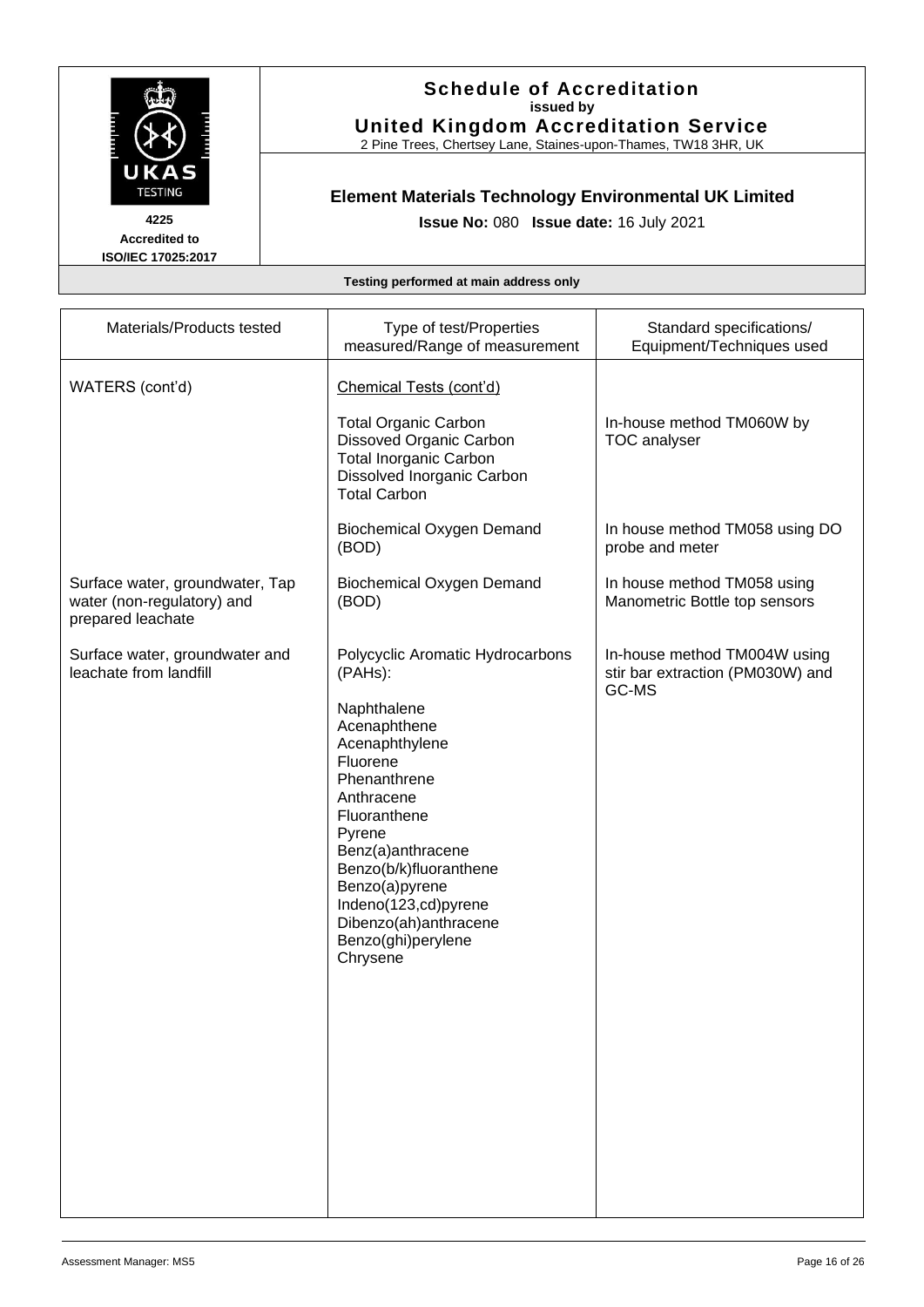

2 Pine Trees, Chertsey Lane, Staines-upon-Thames, TW18 3HR, UK

# **Element Materials Technology Environmental UK Limited**

**Issue No:** 080 **Issue date:** 16 July 2021

**Accredited to ISO/IEC 17025:2017**

| Materials/Products tested                                         | Type of test/Properties<br>measured/Range of measurement                                                                                                                                                       | Standard specifications/<br>Equipment/Techniques used           |
|-------------------------------------------------------------------|----------------------------------------------------------------------------------------------------------------------------------------------------------------------------------------------------------------|-----------------------------------------------------------------|
| WATERS (cont'd)                                                   | Chemical Tests (cont'd)                                                                                                                                                                                        |                                                                 |
| Surface water, groundwater and<br>leachate from landfill (cont'd) | Gasoline Range Organics (GRO)<br>and banding:                                                                                                                                                                  | In-house method TM 036W using<br>PM 012W using headspace GC-FID |
|                                                                   | <b>MTBE</b><br><b>Benzene</b><br>Toluene<br>Ethylbenzene<br>o-xylene<br>m/p-xylene<br>Decane<br>Dodecane<br>Naphthalene                                                                                        |                                                                 |
|                                                                   | $>C5-C6$<br>$>C6-C8$<br>$>C5-C8$<br>$>C8-C10$<br>$>C8-C12$                                                                                                                                                     |                                                                 |
| Surface water, groundwater and<br>leachate from landfill          | Gasoline Range Organics (GRO)<br>and banding:                                                                                                                                                                  | In-house method TM 036W using<br>PM 012W using headspace GC-FID |
|                                                                   | Total GRO >C5-C12<br>Also aliphatic/aromatic fractionation<br>and subsequent banding:<br>Aliphatic:<br>C5-C6<br>$>C6-C8$<br>$>C8-C10$<br>Aromatic (equivalent carbon EC)<br>$>C5-C7$<br>$>$ C7-C8<br>$>C8-C10$ |                                                                 |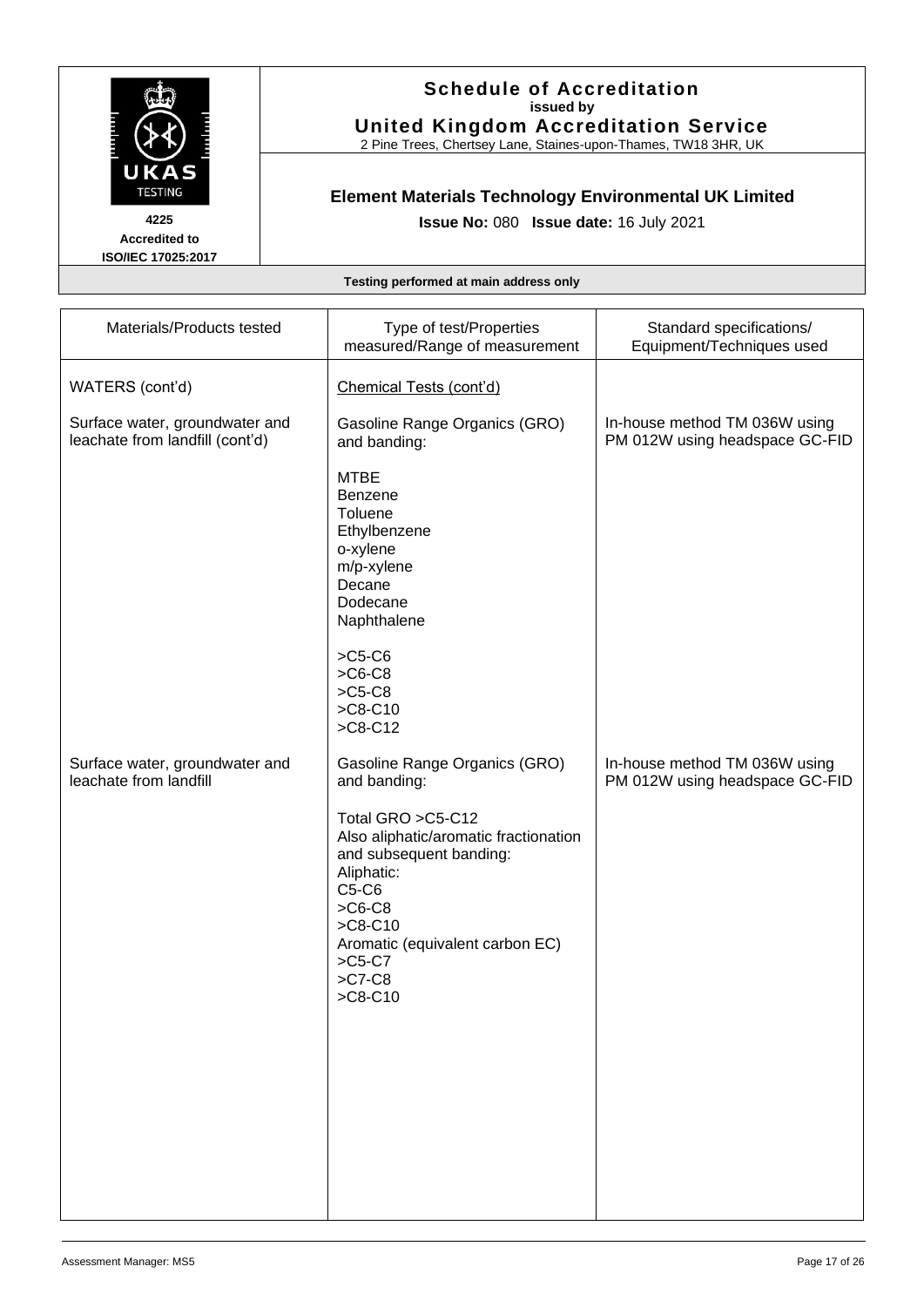

2 Pine Trees, Chertsey Lane, Staines-upon-Thames, TW18 3HR, UK

# **Element Materials Technology Environmental UK Limited**

**Issue No:** 080 **Issue date:** 16 July 2021

**Accredited to ISO/IEC 17025:2017**

| Materials/Products tested                                                                 | Type of test/Properties<br>measured/Range of measurement                                                                                                                                                                                                                           | Standard specifications/<br>Equipment/Techniques used                                                                      |
|-------------------------------------------------------------------------------------------|------------------------------------------------------------------------------------------------------------------------------------------------------------------------------------------------------------------------------------------------------------------------------------|----------------------------------------------------------------------------------------------------------------------------|
| WATERS (cont'd)                                                                           | Chemical Tests (cont'd)                                                                                                                                                                                                                                                            |                                                                                                                            |
| Surface water, groundwater,<br>leachate prepared from soils and<br>leachate from landfill | Elements:<br>Aluminium<br>Antimony<br>Arsenic<br><b>Barium</b><br>Cadmium<br>Calcium<br>Cobalt<br>Chromium<br>Copper<br>Iron<br>Lead<br>Mercury<br>Magnesium<br>Manganese<br>Molybdenum<br>Nickel<br>Phosphorus<br>Potassium<br>Selenium<br>Sodium<br>Thallium<br>Vanadium<br>Zinc | PM017S 10:1 leachate preparation<br>based on BS EN 12457<br>In-house method TM 030W using<br>PM 014W using ICP-OES         |
|                                                                                           | Mercury                                                                                                                                                                                                                                                                            | In house method TM061 using PM<br>031W using CVAFS                                                                         |
| Surface water, groundwater,<br>leachate prepared from soils and<br>leachate from landfill | Ammonium<br>Chloride<br>Nitrate (derived)<br>Nitrite<br>Phosphate<br>Sulphate                                                                                                                                                                                                      | PM017S 10:1 leachate preparation<br>based on BS EN 12457<br>In-house method TM038 using PM<br>031W using discrete analyser |
|                                                                                           | <b>Total Solids</b><br><b>Total Dissolved Solids</b><br><b>Total Suspended Solids</b>                                                                                                                                                                                              | In-house method TM020W using<br>PM 031W by Gravimetry<br>In-house method TM037W using<br>PM 031W by Gravimetry             |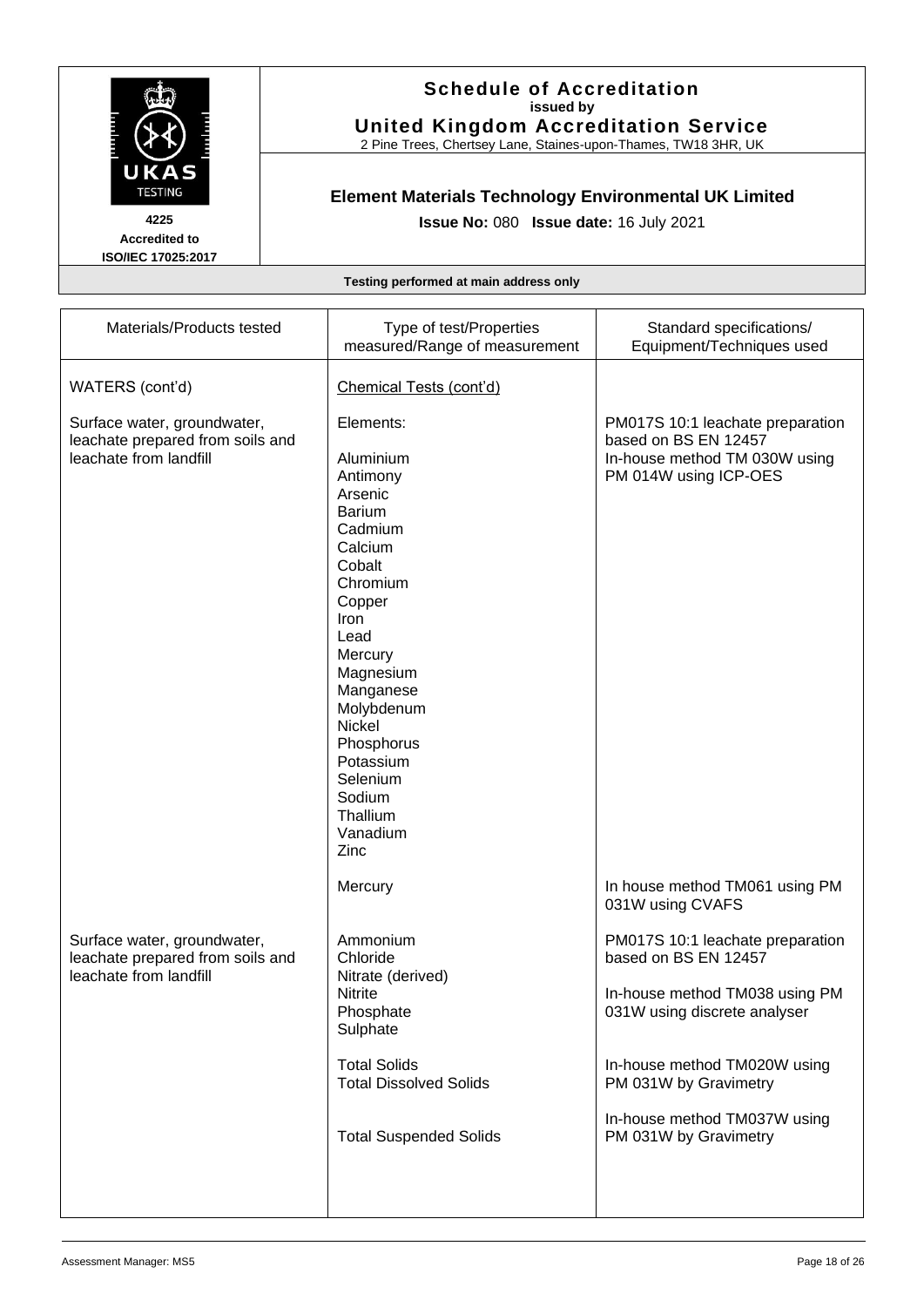

2 Pine Trees, Chertsey Lane, Staines-upon-Thames, TW18 3HR, UK

# **Element Materials Technology Environmental UK Limited**

**Issue No:** 080 **Issue date:** 16 July 2021

**Accredited to ISO/IEC 17025:2017**

| Materials/Products tested                                                                                               | Type of test/Properties<br>measured/Range of measurement                                                                                                                                                                                            | Standard specifications/<br>Equipment/Techniques used                                                                                                          |
|-------------------------------------------------------------------------------------------------------------------------|-----------------------------------------------------------------------------------------------------------------------------------------------------------------------------------------------------------------------------------------------------|----------------------------------------------------------------------------------------------------------------------------------------------------------------|
| WATERS (cont'd)                                                                                                         | Chemical Tests (cont'd)                                                                                                                                                                                                                             |                                                                                                                                                                |
| Tap water (non regulatory) surface<br>water, groundwater, leachate<br>prepared from soils and leachate<br>from landfill | Cyanide - Total and Free                                                                                                                                                                                                                            | In-house method TM089W/S using<br>PM 031W by segmented flow<br>analysis                                                                                        |
|                                                                                                                         | Settled Chemical Oxygen Demand                                                                                                                                                                                                                      | In-house method TM057W by<br>spectrophotometry                                                                                                                 |
| Landfill leachate and leachate<br>prepared from soil                                                                    | Elements:                                                                                                                                                                                                                                           | PM017S 10:1 leachate preparation<br>based on BS EN 12457                                                                                                       |
|                                                                                                                         | <b>Boron</b><br>Beryllium                                                                                                                                                                                                                           | In-house method TM030W using<br><b>ICP-OES</b>                                                                                                                 |
| Surface Water and Ground Water                                                                                          | Tert-Amyl methyl ether (TAME)<br>Diisopropylether(DIPE)<br>Ethyl-tert-butyl ether (ETBE)                                                                                                                                                            | In-house method TM083 by<br>preparation method PM 039W and<br>using Headspace GCMS                                                                             |
| <b>SOILS</b>                                                                                                            | Chemical Tests (cont'd)                                                                                                                                                                                                                             | <b>Documented In-House Method to</b><br>meet the requirements of the<br><b>Environment Agency MCERTS</b><br>Performance Standard - chemical<br>testing of soil |
|                                                                                                                         | Gasoline Range Organics (GRO)<br>and banding:<br>$>$ C4-C8<br>$>C8-C12$<br>$>C5-C6$<br>$>$ C6-C8<br>$>C8-C10$<br>$>$ C10-C12<br>Total GRO C4-C12<br>Total GRO C5-C12<br><b>MTBE</b><br>benzene<br>toluene<br>ethylbenzene<br>o-xylene<br>m/p-xylene | In-house method TM 036S using<br>PM 012S by headspace GC-FID                                                                                                   |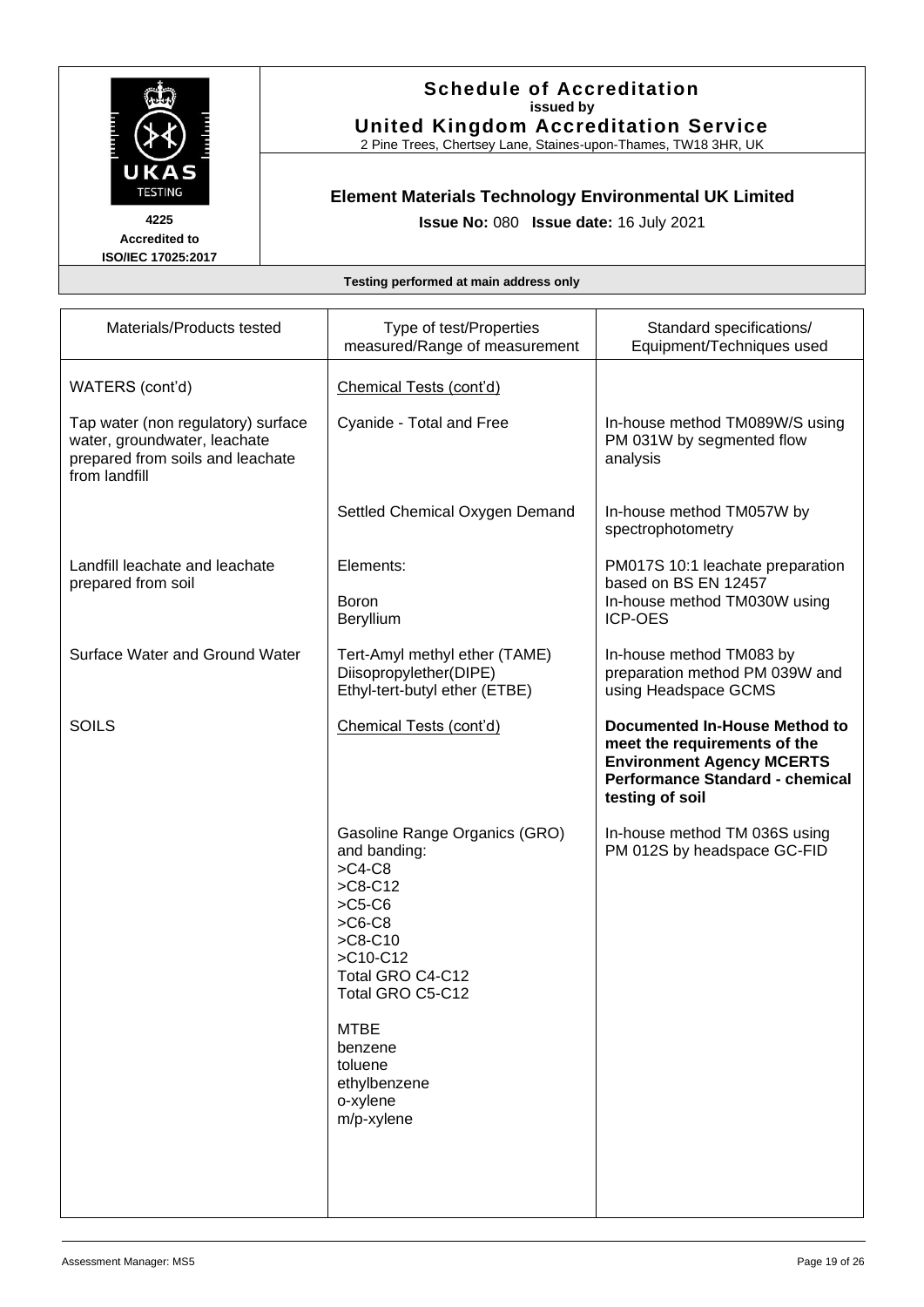

2 Pine Trees, Chertsey Lane, Staines-upon-Thames, TW18 3HR, UK

# **Element Materials Technology Environmental UK Limited**

**Issue No:** 080 **Issue date:** 16 July 2021

**Accredited to ISO/IEC 17025:2017**

| Materials/Products tested | Type of test/Properties<br>measured/Range of measurement                                                                                                            | Standard specifications/<br>Equipment/Techniques used                                                                                                                   |
|---------------------------|---------------------------------------------------------------------------------------------------------------------------------------------------------------------|-------------------------------------------------------------------------------------------------------------------------------------------------------------------------|
| SOILS (cont'd)            | Chemical Tests (cont'd)                                                                                                                                             | Documented In-House Method to<br>meet the requirements of the<br><b>Environment Agency MCERTS</b><br><b>Performance Standard - chemical</b><br>testing of soil (cont'd) |
|                           | Gasoline Range Organics (GRO)<br>and banding: (cont'd)<br>Also aliphatic/aromatic fractionation<br>and subsequent banding:<br>Aliphatic:<br>$>C5-C6$                | In-house method TM 036S using<br>PM 012S by headspace GC-FID<br>(cont'd)                                                                                                |
|                           | $>$ C6-C8<br>Aromatic (equivalent carbon EC):<br>$>$ C6-C8<br>$>C8-C10$                                                                                             |                                                                                                                                                                         |
|                           | Extractable petroleum<br>hydrocarbons (EPH) in the range:<br>C8-C40<br>Diesel range organics (DRO)<br>C25-C40 range organics -<br>lubricating oil                   | In-house methods PM008S<br>(end over end shake) followed by<br>TM005S using GC-FID                                                                                      |
|                           | Extractable petroleum<br>hydrocarbons (EPH) in the range:<br>$>$ C8-C40,<br>including banding:<br>$>C8-C10$<br>$>$ C10-C12<br>$>C12-C16$<br>$>$ C16-C21<br>>C21-C35 | In house methods PM008S (end<br>over end shake) fractionation by<br>RapidTrace workstation PM016<br>followed by TM005S using GC-FID                                     |
|                           | $>C8-C10$<br>>C10-C20<br>>C20-C30<br>>C30-C40                                                                                                                       |                                                                                                                                                                         |
|                           |                                                                                                                                                                     |                                                                                                                                                                         |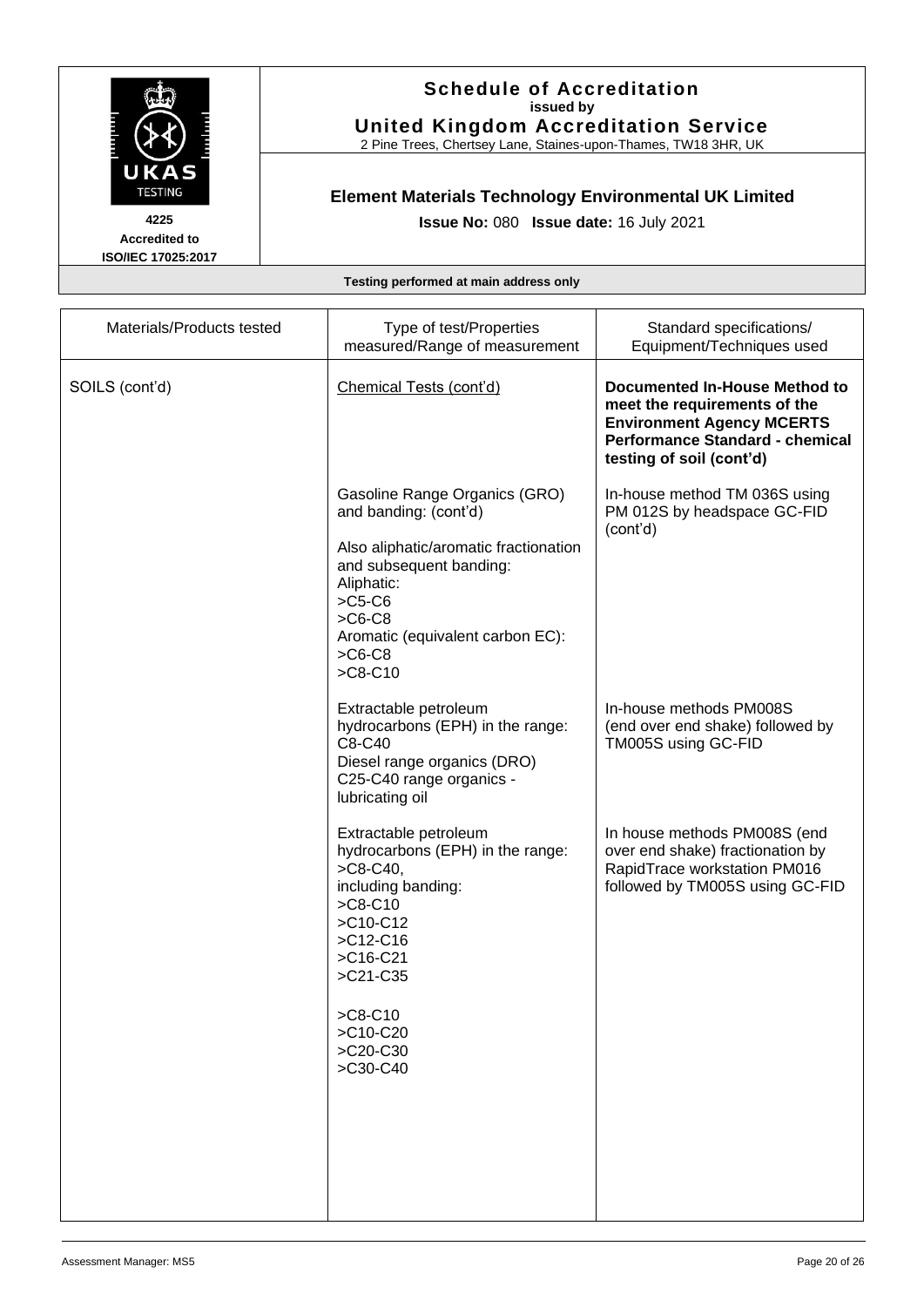

2 Pine Trees, Chertsey Lane, Staines-upon-Thames, TW18 3HR, UK

# **Element Materials Technology Environmental UK Limited**

**Issue No:** 080 **Issue date:** 16 July 2021

**Accredited to ISO/IEC 17025:2017**

| Materials/Products tested | Type of test/Properties<br>measured/Range of measurement                                                                                                                                                                             | Standard specifications/<br>Equipment/Techniques used                                                                                                                          |
|---------------------------|--------------------------------------------------------------------------------------------------------------------------------------------------------------------------------------------------------------------------------------|--------------------------------------------------------------------------------------------------------------------------------------------------------------------------------|
| SOILS (cont'd)            | Chemical Tests (cont'd)                                                                                                                                                                                                              | <b>Documented In-House Method to</b><br>meet the requirements of the<br><b>Environment Agency MCERTS</b><br><b>Performance Standard - chemical</b><br>testing of soil (cont'd) |
|                           | Extractable petroleum<br>hydrocarbons (EPH) (cont'd)<br>And including aliphatic/aromatic<br>fractionation and subsequent<br>banding:<br>Aliphatic:<br>$>C8-C10$<br>$>$ C10-C12<br>$>$ C12-C16<br>$>$ C16-C21<br>>C21-C35<br>>C35-C40 | In house methods PM008S (end<br>over end shake) fractionation by<br>RapidTrace workstation PM016<br>followed by TM005S using GC-FID<br>(cont'd)                                |
|                           | Polycyclic Aromatic Hydrocarbons<br>(PAHs):<br>Naphthalene<br>Acenaphthene<br>Fluorene<br>Phenanthrene<br>Fluoranthene<br>Chrysene<br>Benzo(b/k)fluoranthene<br>Indeno(123,cd)pyrene                                                 | In-house method TM004S using<br>end over end shake (PM008S) and<br>GC-MS                                                                                                       |
|                           | Phenols:<br>Phenol<br>m/p-Cresol<br>o-Cresol<br>Xylenols<br>2,3,5-Trimethylphenol<br>2-Isopropylphenol                                                                                                                               | In-house method TM026 using<br>sovent extraction (PM021S) and<br><b>HPLC</b>                                                                                                   |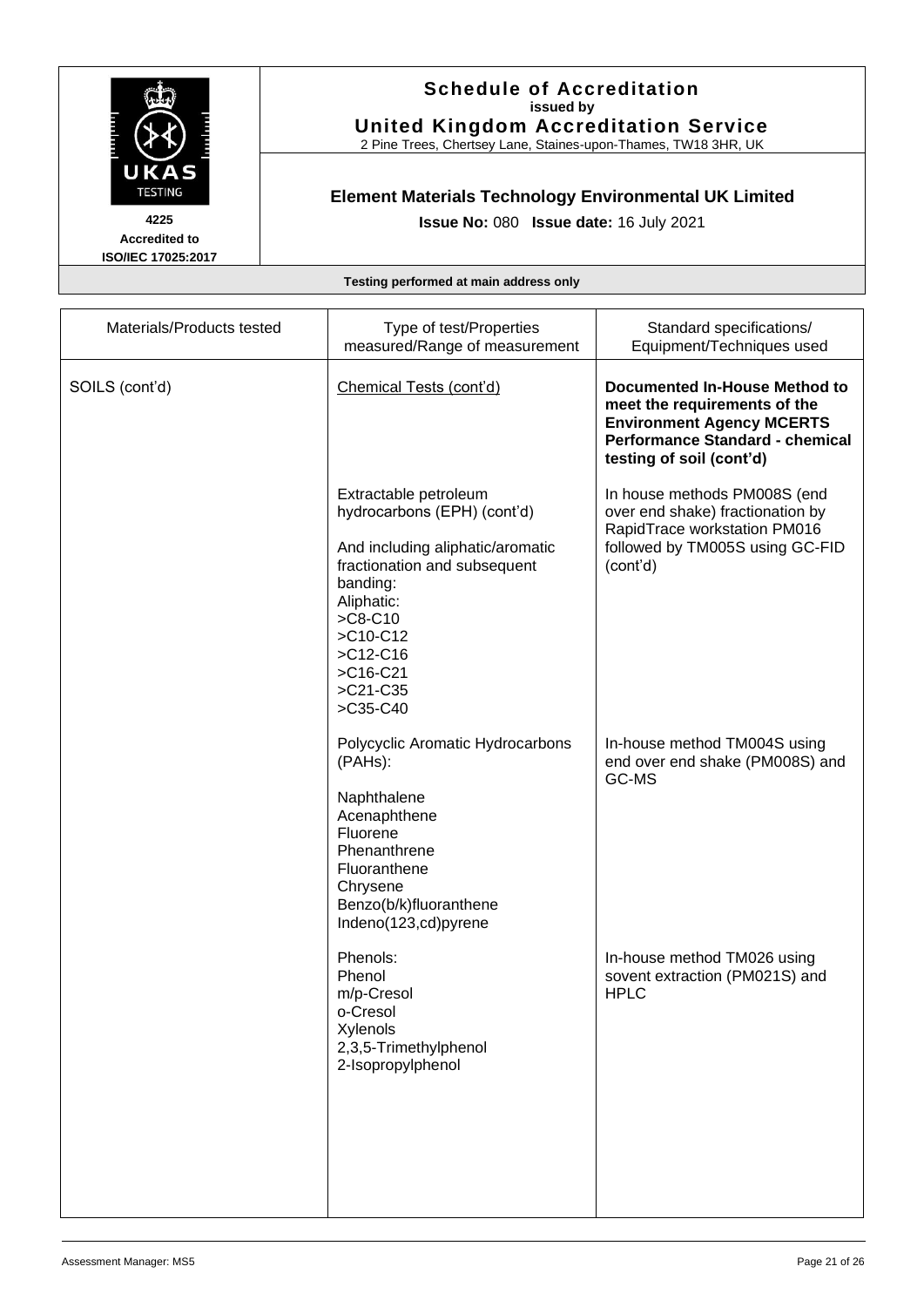

2 Pine Trees, Chertsey Lane, Staines-upon-Thames, TW18 3HR, UK

# **Element Materials Technology Environmental UK Limited**

**Issue No:** 080 **Issue date:** 16 July 2021

**Accredited to ISO/IEC 17025:2017**

| Type of test/Properties<br>measured/Range of measurement                                                                                                     | Standard specifications/<br>Equipment/Techniques used                                                                                                                   |
|--------------------------------------------------------------------------------------------------------------------------------------------------------------|-------------------------------------------------------------------------------------------------------------------------------------------------------------------------|
| Chemical Tests (cont'd)                                                                                                                                      | <b>Documented In-House Method to</b><br>meet the requirements of the<br><b>Environment Agency MCERTS</b><br>Performance Standard - chemical<br>testing of soil (cont'd) |
| Elements:<br>Arsenic<br><b>Barium</b><br>Cadmium<br>Chromium<br>Cobalt<br>Copper<br>Lead<br>Manganese<br>Mercury<br>Molybdenum<br>Nickel<br>Selenium<br>Zinc | In-house method TM030S using PM<br>015S and PM 077S by<br><b>ICP-OES</b>                                                                                                |
| Water soluble boron                                                                                                                                          | In-house method TM074 by PM<br>015S and PM 077S by<br><b>ICP-OES</b>                                                                                                    |
| <b>Water Soluble Anions:</b><br>Chloride<br><b>Nitrite</b><br>Nitrate (derived)<br>Sulphate                                                                  | In-house method TM038 by PM<br>020S by discrete analyser                                                                                                                |
| Cyanide - Total                                                                                                                                              | In-house method TM089W/S by PM<br>045S by segmented flow analysis                                                                                                       |
|                                                                                                                                                              |                                                                                                                                                                         |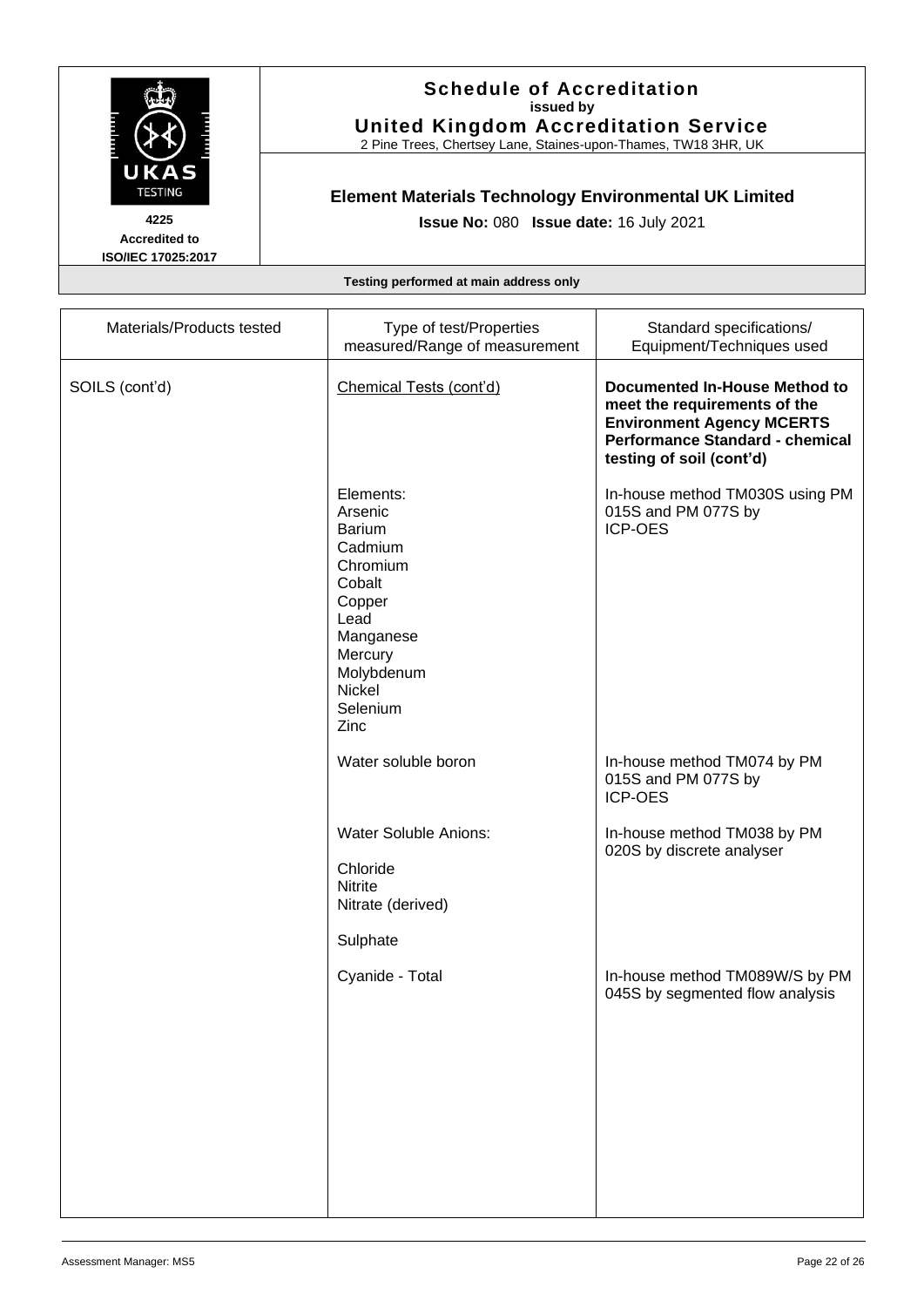

2 Pine Trees, Chertsey Lane, Staines-upon-Thames, TW18 3HR, UK

# **Element Materials Technology Environmental UK Limited**

**Issue No:** 080 **Issue date:** 16 July 2021

**Accredited to ISO/IEC 17025:2017**

| Materials/Products tested | Type of test/Properties<br>measured/Range of measurement                                                                                                                                                                                                                                                                                    | Standard specifications/<br>Equipment/Techniques used                                                                                                                          |
|---------------------------|---------------------------------------------------------------------------------------------------------------------------------------------------------------------------------------------------------------------------------------------------------------------------------------------------------------------------------------------|--------------------------------------------------------------------------------------------------------------------------------------------------------------------------------|
| SOILS (cont'd)            | Chemical Tests (cont'd)                                                                                                                                                                                                                                                                                                                     | <b>Documented In-House Method to</b><br>meet the requirements of the<br><b>Environment Agency MCERTS</b><br><b>Performance Standard - chemical</b><br>testing of soil (cont'd) |
|                           | Polychlorinated Biphenyls (PCBs):<br><b>PCB 81</b><br><b>PCB 77</b><br><b>PCB 123</b><br><b>PCB 118</b><br><b>PCB 114</b><br><b>PCB 105</b><br><b>PCB 126</b><br><b>PCB 167</b><br>PCB 156/157<br><b>PCB 169</b><br><b>PCB 189</b><br><b>PCB 28</b><br><b>PCB 52</b><br><b>PCB 101</b><br><b>PCB 153</b><br><b>PCB 138</b><br><b>PCB180</b> | PCB Congeners by in house<br>method TM017S using Preparation<br>method PM008S and GC-MS<br>analysis.                                                                           |
|                           | pH                                                                                                                                                                                                                                                                                                                                          | In-house method TM073 using PM<br>011S by Metrohm robotic sample<br>processor                                                                                                  |
|                           | <b>Total Sulphate</b>                                                                                                                                                                                                                                                                                                                       | In-house method PM029S followed<br>by TM050S using ICP-OES                                                                                                                     |
|                           | Volatile Organic Compounds:<br><b>MTBE</b><br>Chloroethane<br>Trichlorofluoromethane<br>1,1-Dichloroethene<br>1,1 - Dichloroethane<br>Cis-1,2-Dichloroethene<br>Bromochloromethane<br>Chloroform<br>1,1,1-Trichloroethane<br>Carbon Tetrachloride<br>1,2-Dichloroethane<br><b>Benzene</b><br>Trichloroethene                                | In-house method TM015S by PM<br>010S by headspace GC-MS                                                                                                                        |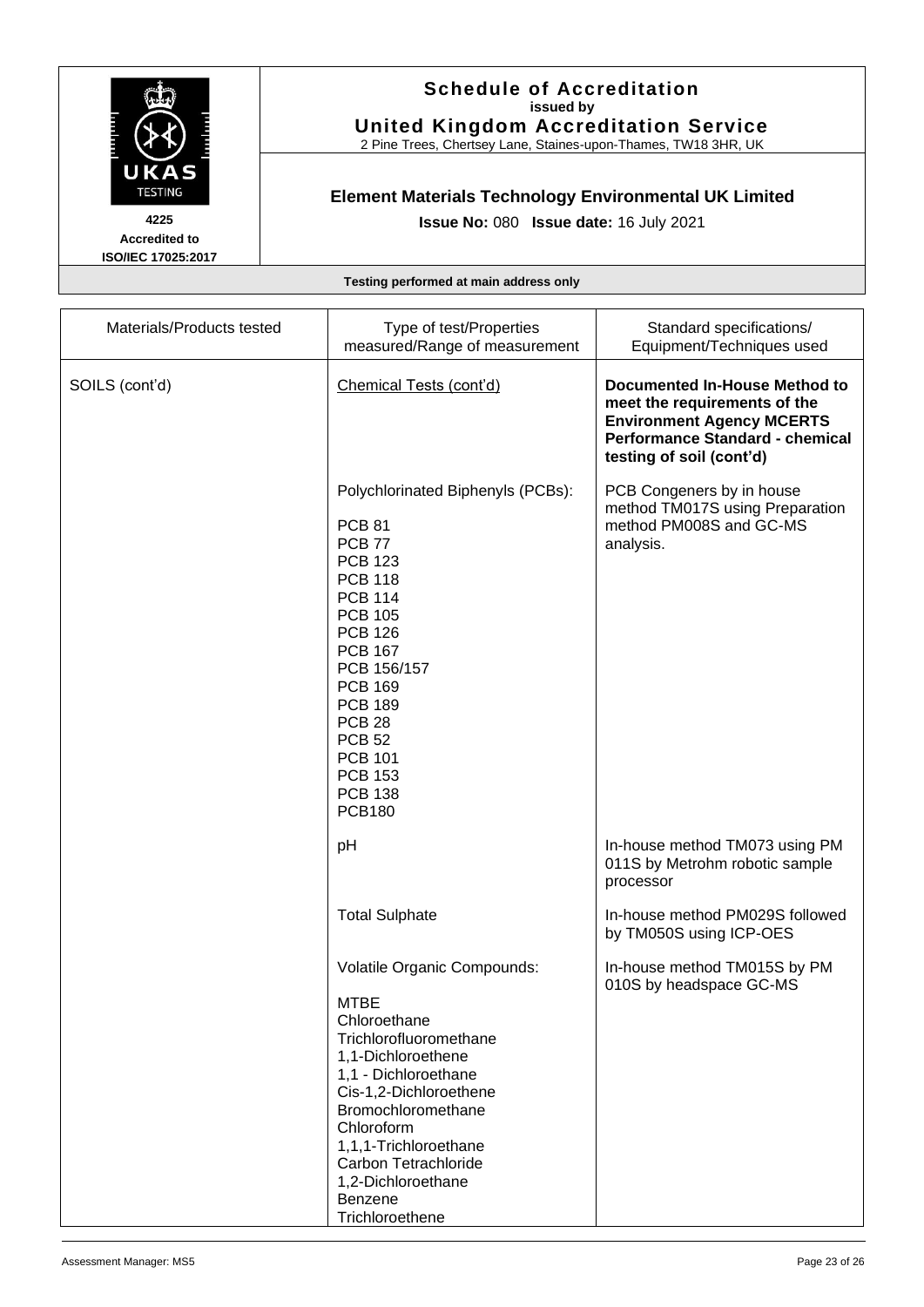

2 Pine Trees, Chertsey Lane, Staines-upon-Thames, TW18 3HR, UK

# **Element Materials Technology Environmental UK Limited**

**Issue No:** 080 **Issue date:** 16 July 2021

**Accredited to ISO/IEC 17025:2017**

| Materials/Products tested | Type of test/Properties                                                                                                                                                                                                                                                                                                                              | Standard specifications/                                                                                                                                                       |
|---------------------------|------------------------------------------------------------------------------------------------------------------------------------------------------------------------------------------------------------------------------------------------------------------------------------------------------------------------------------------------------|--------------------------------------------------------------------------------------------------------------------------------------------------------------------------------|
|                           | measured/Range of measurement                                                                                                                                                                                                                                                                                                                        | Equipment/Techniques used                                                                                                                                                      |
| SOILS (cont'd)            | Chemical Tests (cont'd)<br>Volatile Organic Compounds<br>(cont'd):                                                                                                                                                                                                                                                                                   | <b>Documented In-House Method to</b><br>meet the requirements of the<br><b>Environment Agency MCERTS</b><br><b>Performance Standard - chemical</b><br>testing of soil (cont'd) |
|                           | 1,2-Dichloropropane<br>Dibromomethane<br>Bromodichloromethane<br>Toluene<br>1,1,2-Trichloroethane<br>1,3,-Dichloropropane<br>Dibromochloromethane<br>Chlorobenzene<br>1,1,1,2-Tetrachloroethane<br>Ethylbenzene<br>m/p Xylene<br>o Xylene<br>1,1,2,2 Tetrachloroethane<br>1,2,3-Trichloropropane<br>1,3- Dichlorobenzene<br>1,2-Dichlorobenzene      |                                                                                                                                                                                |
|                           | Semivolatile Organic Compounds<br>Phenol<br>2-Chlorophenol<br>N-Nitrodi-n-propylamine<br>Nitrobenzene<br>Isophorone<br>2,4-Dichlorophenol<br>1,2,4-Trichlorobenzene<br>Hexachlorobutadiene<br>2-Methylnapthalene<br>2-Chloronaphthalene<br>Dimethylphthalate<br>Dibenzofuran<br>4-Bromophenyl phenyl ether<br>Phenanthrene<br>Fluoranthene<br>Pyrene | In house method TM016S using PM<br>008 S by GCMS analysis                                                                                                                      |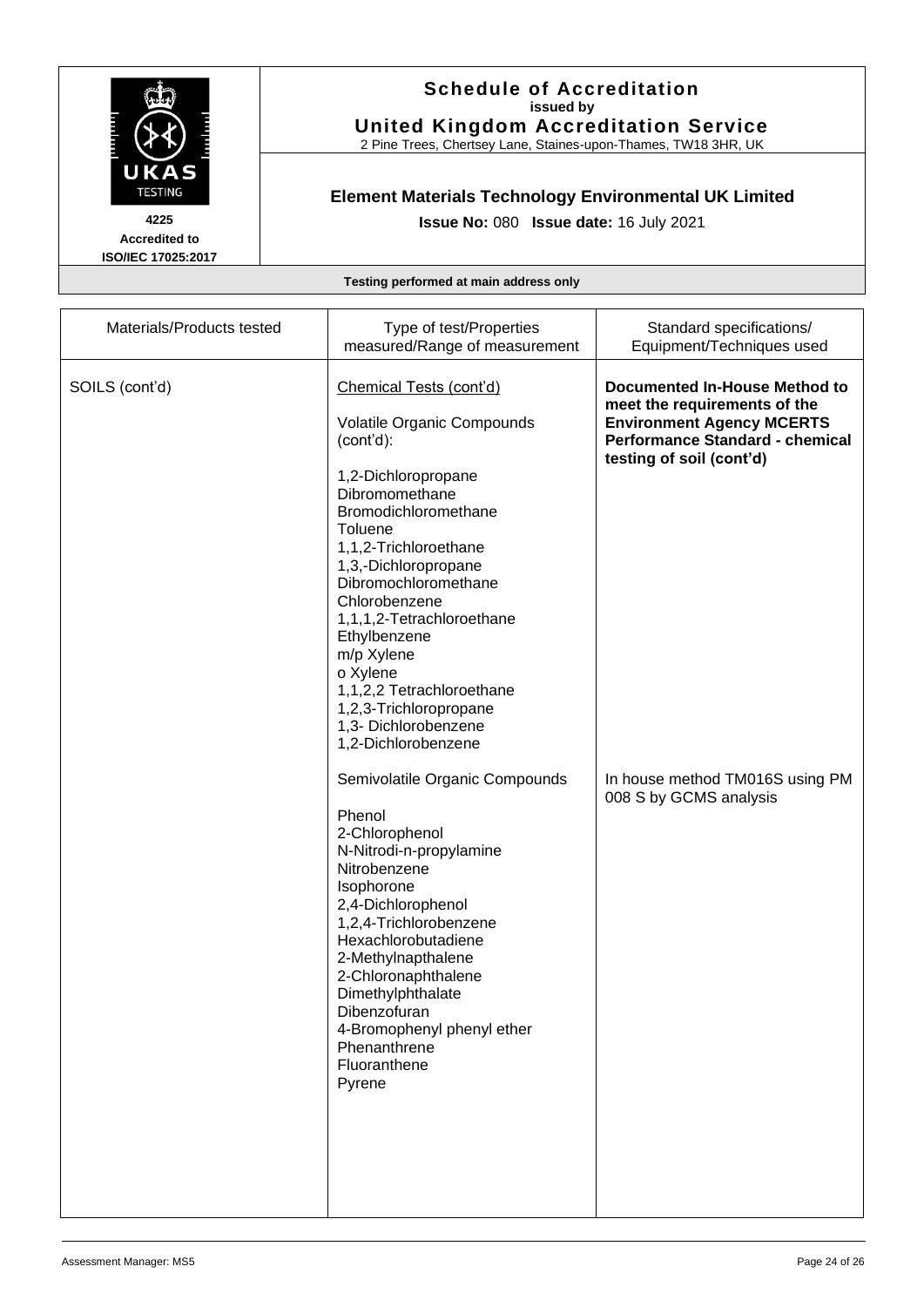

2 Pine Trees, Chertsey Lane, Staines-upon-Thames, TW18 3HR, UK

# **Element Materials Technology Environmental UK Limited**

**Issue No:** 080 **Issue date:** 16 July 2021

**Accredited to ISO/IEC 17025:2017**

| Materials/Products tested                                                                 | Type of test/Properties                                                                                                                                                                            | Standard specifications/                                                                                                                                                                                                                                                                                                 |
|-------------------------------------------------------------------------------------------|----------------------------------------------------------------------------------------------------------------------------------------------------------------------------------------------------|--------------------------------------------------------------------------------------------------------------------------------------------------------------------------------------------------------------------------------------------------------------------------------------------------------------------------|
|                                                                                           | measured/Range of measurement                                                                                                                                                                      | Equipment/Techniques used                                                                                                                                                                                                                                                                                                |
| ATMOSPHERIC POLLUTANTS<br>AND EFFLUENTS - STACK GAS<br><b>SAMPLES</b>                     | <b>Chemical Tests</b>                                                                                                                                                                              | National, European, International<br>and Environment specified<br>standards including MIDs and<br>documented in-house methods to<br>meet the requirements of the<br><b>Environment Agency (MCERTS)</b><br>performance standard for<br>laboratories carrying out testing of<br>samples from stack emissions<br>monitoring |
| Filters, probe and impinger rinses<br>(Acetone, toluene and water), XAD-<br>2 resin traps | Poly Chlorinated Dibenzo-p-Dioxins<br><b>PCDDs</b>                                                                                                                                                 | BS EN 1948-2:2006 and BS EN<br>1946-3:2006<br>Extraction followed by High<br><b>Resolution Gas Chromatography</b><br><b>High Resolution Mass Spectrometry</b><br>(GC-HRMS)                                                                                                                                               |
|                                                                                           | 2,3,7,8-TCDD<br>1,2,3,7,8-PeCDD<br>1,2,3,4,7,8-HxCDD<br>1,2,3,6,7,8-HxCDD<br>1,2,3,7,8,9-HxCDD<br>1,2,3,4,6,7,8-HpCDD<br><b>OCDD</b>                                                               | <b>Extraction PM137</b><br><b>GCHRMS TM201</b>                                                                                                                                                                                                                                                                           |
| Filters, probe and impinger rinses<br>(Acetone, toluene and water), XAD-<br>2 resin traps | Poly Chlorinated Dibenzo Furans<br><b>PCDFs</b>                                                                                                                                                    | BS EN 1948-2:2006 and BS EN<br>1946-3:2006<br>Extraction followed by High<br><b>Resolution Gas Chromatography</b><br><b>High Resolution Mass Spectrometry</b><br>(GC-HRMS)                                                                                                                                               |
|                                                                                           | 2,3,7,8-TCDF<br>1,2,3,7,8-PCDF<br>2,3,4,7,8-PeCDF<br>1,2,3,4,7,8-HxCDF<br>1,2,3,6,7,8-HxCDF<br>2,3,4,6,7,8-HxCDF<br>1,2,3,7,8,9-HxCDF<br>1,2,3,4,6,7,8-HpCDF<br>1,2,3,4,7,8,9-HpCDF<br><b>OCDF</b> | <b>Extraction PM137</b><br><b>GCHRMS TM201</b>                                                                                                                                                                                                                                                                           |